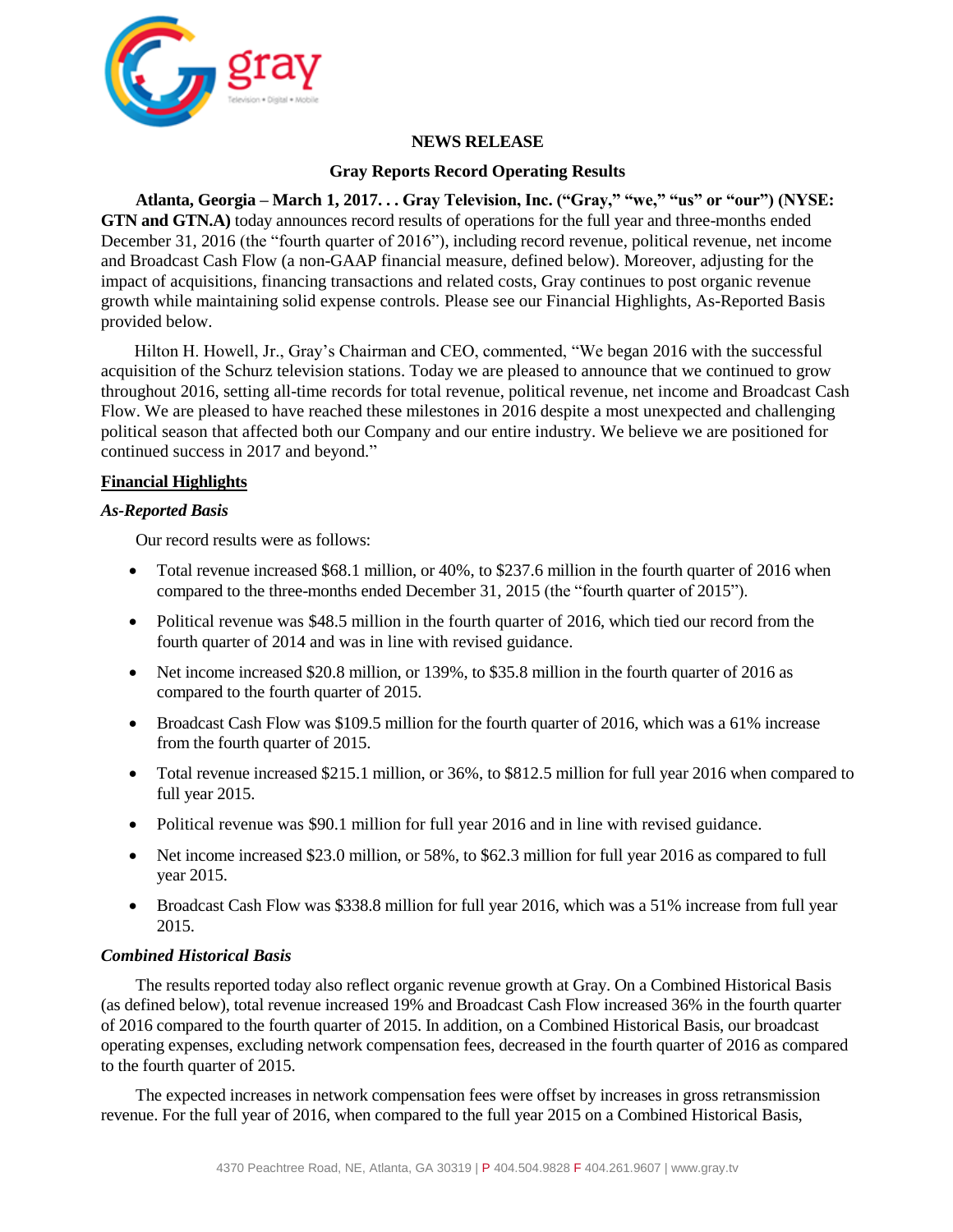national sales commission expenses decreased by approximately \$12.1 million as a result of our termination of substantially all of our national sales representation agreements at the beginning of 2016.

#### **Other Highlights and Recent Developments**

As of December 31, 2016, our Total Leverage Ratio Net of All Cash (as defined herein) was 5.06 times on a trailing eight-quarter basis.

In January 2017, we completed the acquisitions of the following television stations: WBAY (ABC) in Green Bay, Wisconsin (the "Green Bay Acquisition"); KWQC (NBC) in the Davenport, Iowa, Rock Island, Illinois, and Moline, Illinois (or "Quad Cities") television market (the "Davenport Acquisition"); and KTVF (NBC), KXDF (CBS) and KFXF (FOX) in Fairbanks, Alaska (the "Fairbanks Acquisition"). These acquisitions were completed with cash on hand.

On February 7, 2017, we amended and restated our senior credit facility to, among other things, reduce our interest rate under the term loan facility to LIBOR plus 250 basis points, increase our availability under the revolving credit facility from \$60.0 million to \$100.0 million, extend the maturity of the revolving credit facility to 2022 and to extend the maturity of the term loan facility to 2024. Related to the amendment and restatement of our senior credit facility, we will record a loss on extinguishment of debt of approximately \$4.5 million, or \$2.8 million after tax, in the first quarter of 2017.

On February 7, 2017, we announced that we anticipate receiving \$90.8 million in proceeds from the FCC's recently completed reverse auction for broadcast spectrum. We do not expect any material change in operations or revenue for us or for any individual market in which we operate. We anticipate that the proceeds will be received in the second or third quarter of 2017. Due to prior planning in connection with our recently completed acquisitions, we anticipate that we will be able to defer any related income tax payments on a long-term basis.

On February 16, 2017, we announced that we had reached an agreement with Diversified Communications, Inc. to acquire two television stations: WABI (CBS/CW) in the Bangor, Maine market and WCJB (ABC/CW) in the Gainesville, Florida market (together the "Diversified Acquisition"), for \$85.0 million. Subject to receipt of regulatory and other approvals, we expect to complete this transaction in the second quarter of 2017, with the use of cash on hand and, if necessary, borrowings under our senior credit facility.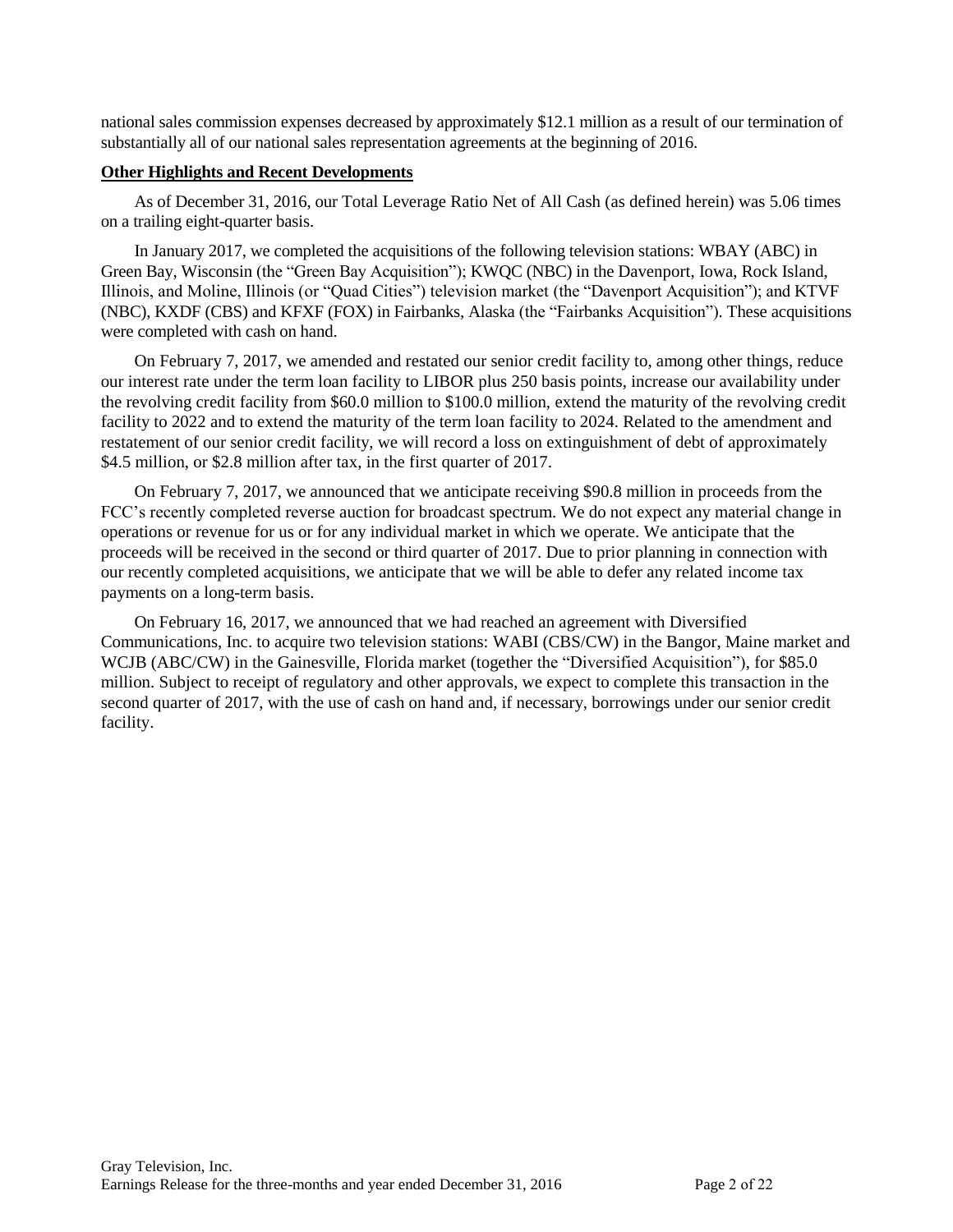#### **Effects of Acquisitions and Divestitures on Our Results of Operations**

From October 31, 2013 through December 31, 2016, we completed 19 acquisition transactions and three divestiture transactions. As more fully described in our Form 10-K to be filed with the Securities and Exchange Commission today and in our prior disclosures, these transactions added a net total of 43 television stations in 25 television markets, including 20 new television markets, to our operations.

We refer to the 13 stations acquired and retained in 2016, as well as two stations in the Clarksburg, West Virginia market that we commenced operating under a local programming and marketing agreement ("LMA") in June 2016 as the "2016 Acquired Stations." During 2015, we completed six acquisitions, which collectively added seven television stations in six markets (four new markets) to our operations, and we refer to those stations as the "2015 Acquired Stations." During 2014, we completed seven acquisitions, which collectively added 22 television stations in 12 markets (10 new markets) to our operations, and we refer to those stations as the "2014 Acquired Stations." Unless the context of the following discussion requires otherwise, we refer to the 2016 Acquired Stations, the 2015 Acquired Stations and the 2014 Acquired Stations, collectively, as the "Acquired Stations." We refer to the stations acquired in the Fairbanks Acquisition, Green Bay Acquisition and Davenport Acquisition as the "2017 Acquired Stations."

Due to the significant effect that our acquisitions and divestitures have had on our results of operations, and in order to provide more meaningful period over period comparisons, we present herein certain financial information on a "Combined Historical Basis." Unless otherwise defined, Combined Historical Basis reflects financial results that have been compiled by adding Gray's historical revenue and broadcast expenses to the historical revenue and broadcast expenses of the Acquired Stations and removing the historical revenues and historical broadcast expenses of divested stations as if they had been acquired or divested, respectively, on January 1, 2014 (the beginning of the earliest period presented). In addition, our Combined Historical Basis non-GAAP terms "Broadcast Cash Flow," "Broadcast Cash Flow Less Cash Corporate Expenses," "Operating Cash Flow as Defined in our Senior Credit Agreement," "Free Cash Flow" and "Total Leverage Ratio, Net of All Cash" give effect to the financings related to the acquisition of the Acquired Stations as if these financings occurred on January 1, 2014, and certain anticipated net expense savings resulting from the completed acquisitions. Free Cash Flow presented on a Combined Historical Basis also includes adjustments for the purchase of property and equipment and income taxes paid, net of refunds, as if the acquisition of the Acquired Stations occurred on January 1, 2014. Combined Historical Basis financial information does not reflect all purchase accounting and other adjustments required, and includes certain other amounts not included, in pro forma financial statements prepared in accordance with Regulation S-X.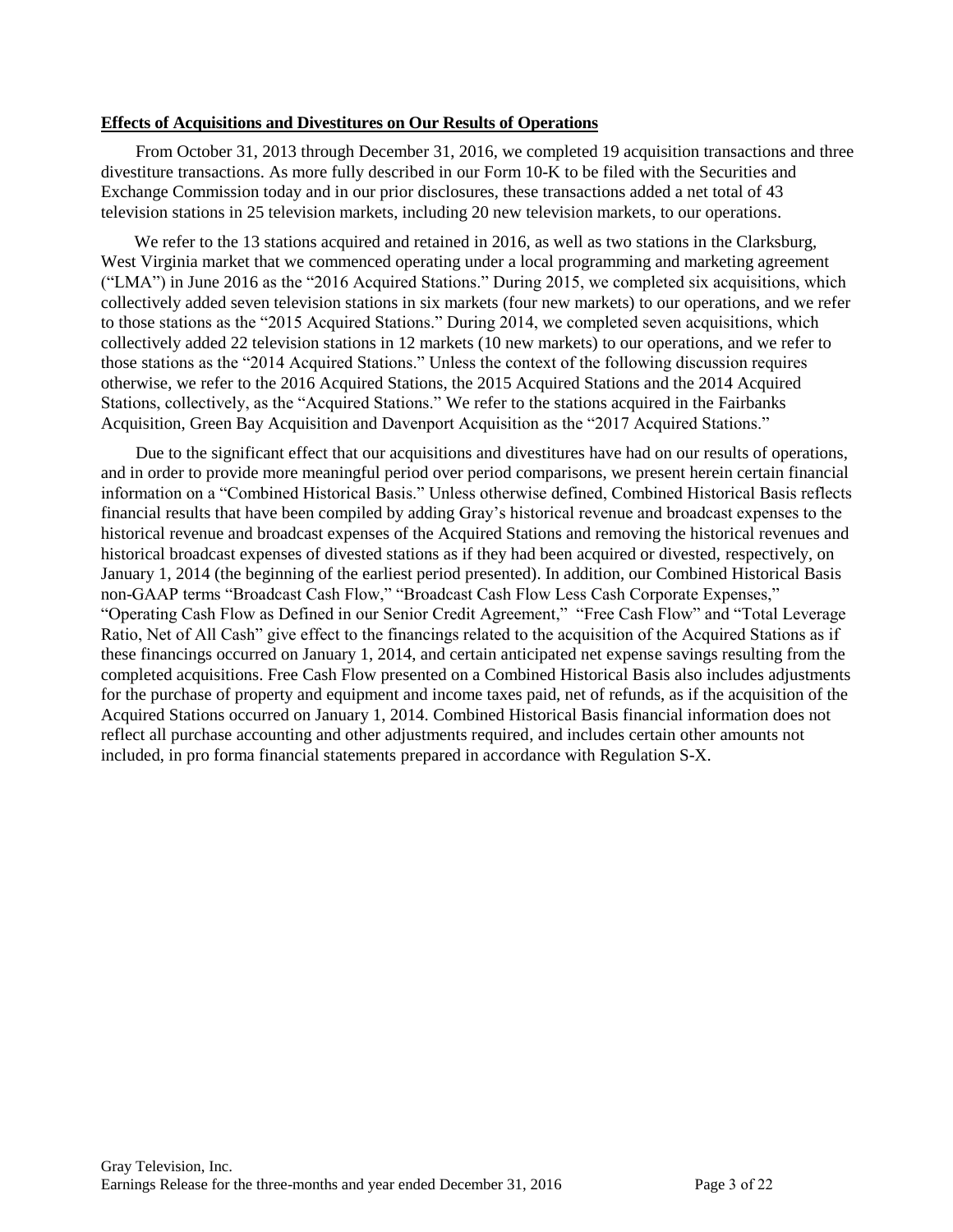## **Selected Operating Data on As-Reported Basis (unaudited):**

| <u>Selected Operating Data on As-Reported Basis (unaudited):</u> |      |         |               |                             |               |                             |
|------------------------------------------------------------------|------|---------|---------------|-----------------------------|---------------|-----------------------------|
|                                                                  |      |         |               |                             |               |                             |
|                                                                  | 2016 |         | 2015          | % Change<br>2016 to<br>2015 | 2014          | % Change<br>2016 to<br>2014 |
|                                                                  |      |         |               | (dollars in thousands)      |               |                             |
| Revenue (less agency commissions):                               |      |         |               |                             |               |                             |
| Total                                                            | \$   | 237,619 | \$<br>169,487 | 40 %                        | \$<br>177,886 | 34 %                        |
| Political                                                        | \$   | 48,519  | \$<br>9,213   | 427 %                       | \$<br>48,538  | $0\%$                       |
| Operating expenses (1):                                          |      |         |               |                             |               |                             |
| <b>Broadcast</b>                                                 | \$   | 128,511 | \$<br>101,969 | 26 %                        | \$<br>86,386  | 49 %                        |
| Corporate and administrative                                     | \$   | 8,922   | \$<br>11,030  | (19)%                       | \$<br>7,585   | 18 %                        |
| Net income                                                       | \$   | 35,834  | \$<br>14,987  | 139 %                       | \$<br>31,253  | 15 %                        |
| Non-GAAP Cash Flow (2):                                          |      |         |               |                             |               |                             |
| <b>Broadcast Cash Flow</b>                                       | \$   | 109,469 | \$<br>67,849  | 61 %                        | \$<br>91,399  | 20 %                        |
| <b>Broadcast Cash Flow Less</b>                                  |      |         |               |                             |               |                             |
| Cash Corporate Expenses                                          | \$   | 101,515 | \$<br>57,609  | 76 %                        | \$<br>84,540  | 20 %                        |
| Free Cash Flow                                                   | \$   | 68,486  | \$<br>28,996  | 136 %                       | \$<br>53,596  | 28 %                        |

| <b>Free Cash Flow</b>              | P  | 08,480  | P  | 28,990  | 136 %                       | Φ            | 33,396     | 28 %                        |
|------------------------------------|----|---------|----|---------|-----------------------------|--------------|------------|-----------------------------|
|                                    |    |         |    |         | Year Ended December 31,     |              |            |                             |
|                                    |    | 2016    |    | 2015    | % Change<br>2016 to<br>2015 |              | 2014       | % Change<br>2016 to<br>2014 |
|                                    |    |         |    |         | (dollars in thousands)      |              |            |                             |
| Revenue (less agency commissions): |    |         |    |         |                             |              |            |                             |
| Total                              | \$ | 812,465 | \$ | 597,356 | 36 %                        | \$           | 508,134    | 60 %                        |
| Political                          | \$ | 90,095  | \$ | 17,163  | 425 %                       | \$           | 81,975     | $10\ \%$                    |
| Operating expenses (1):            |    |         |    |         |                             |              |            |                             |
| <b>Broadcast</b>                   | \$ | 475,131 | \$ | 374,182 | 27 %                        | \$           | 285,990    | 66 %                        |
| Corporate and administrative       | \$ | 40,347  | \$ | 34,343  | 17 %                        | \$           | 29,203     | 38 %                        |
| Net income                         | \$ | 62,273  | \$ | 39,301  | 58 %                        | $\mathbb{S}$ | 48,061     | 30 %                        |
| Non-GAAP Cash Flow (2):            |    |         |    |         |                             |              |            |                             |
| <b>Broadcast Cash Flow</b>         | \$ | 338,801 | \$ | 224,484 | 51 %                        |              | \$ 220,977 | 53 %                        |
| <b>Broadcast Cash Flow Less</b>    |    |         |    |         |                             |              |            |                             |
| Cash Corporate Expenses            | \$ | 302,332 | S  | 193,261 | 56 %                        | \$           | 195,306    | 55 %                        |
| Free Cash Flow                     | \$ | 148,126 | \$ | 93,984  | 58 %                        | \$           | 95,240     | 56 %                        |

(1) Excludes depreciation, amortization, and loss (gain) on disposal of assets.

(2) See definition of non-GAAP terms and reconciliation of the non-GAAP amounts to net income included elsewhere herein.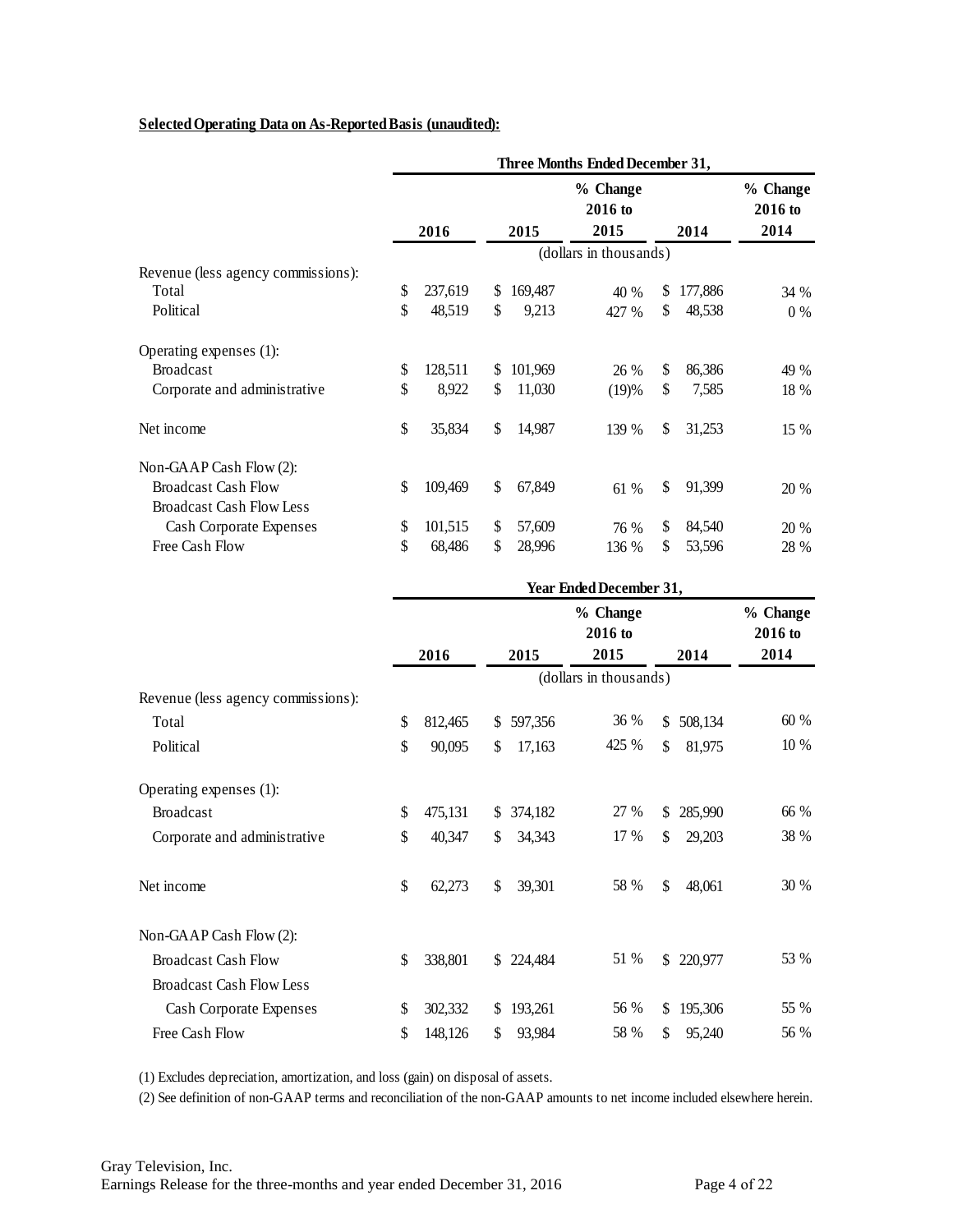#### **Selected Operating Data on Combined Historical Basis (unaudited):**

|                                    | Three Months Ended December 31, |         |               |         |                             |     |           |                             |  |  |
|------------------------------------|---------------------------------|---------|---------------|---------|-----------------------------|-----|-----------|-----------------------------|--|--|
|                                    |                                 | 2016    |               | 2015    | % Change<br>2016 to<br>2015 |     | 2014      | % Change<br>2016 to<br>2014 |  |  |
|                                    |                                 |         |               |         | (dollars in thousands)      |     |           |                             |  |  |
| Revenue (less agency commissions): |                                 |         |               |         |                             |     |           |                             |  |  |
| Total                              | \$                              | 237,619 | <sup>\$</sup> | 199,357 | 19 %                        | S.  | 232,953   | $2\%$                       |  |  |
| Political                          | \$                              | 48,519  | \$            | 9,667   | 402 %                       | \$. | 65,169    | $(26)\%$                    |  |  |
| Operating expenses (1):            |                                 |         |               |         |                             |     |           |                             |  |  |
| <b>Broadcast</b>                   | \$                              | 128,511 | \$            | 123,084 | 4 %                         | \$. | 114,411   | 12 %                        |  |  |
| Corporate and administrative       | \$                              | 8,922   | \$            | 11,030  | (19)%                       | \$  | 7,585     | 18 %                        |  |  |
| Non-GAAP Cash Flow (2):            |                                 |         |               |         |                             |     |           |                             |  |  |
| <b>Broadcast Cash Flow</b>         | \$                              | 109,497 | \$            | 80,492  | 36 %                        | \$  | 122,075   | $(10)\%$                    |  |  |
| <b>Broadcast Cash Flow Less</b>    |                                 |         |               |         |                             |     |           |                             |  |  |
| Cash Corporate Expenses            | \$                              | 101,543 | \$            | 70,252  | 45 %                        |     | \$115,216 | (12)%                       |  |  |
| Operating Cash Flow as Defined in  |                                 |         |               |         |                             |     |           |                             |  |  |
| our Senior Credit Agreement        | \$                              | 102,287 | \$            | 70,785  | 45 %                        | \$  | 115,150   | (11)%                       |  |  |
| Free Cash Flow                     | \$                              | 69,223  | \$            | 46,004  | 50 %                        | \$  | 81,455    | (15)%                       |  |  |

|                                    |    | 2016    |     | 2015    | % Change<br>2016 to<br>2015 |     | 2014    | % Change<br>2016 to<br>2014 |
|------------------------------------|----|---------|-----|---------|-----------------------------|-----|---------|-----------------------------|
|                                    |    |         |     |         | (dollars in thousands)      |     |         |                             |
| Revenue (less agency commissions): |    |         |     |         |                             |     |         |                             |
| Total                              | \$ | 829,208 | \$  | 733,207 | 13 %                        | \$  | 753,453 | 10 %                        |
| Political                          | \$ | 90,762  | \$  | 18,587  | 388 %                       | \$  | 119,007 | (24)%                       |
| Operating expenses (1):            |    |         |     |         |                             |     |         |                             |
| <b>Broadcast</b>                   | \$ | 489,681 | \$  | 467,722 | 5 %                         | \$  | 430,512 | 14 %                        |
| Corporate and administrative       | \$ | 40,347  | \$  | 34,343  | 17 %                        | \$. | 29,203  | 38 %                        |
| Non-GAAP Cash Flow (2):            |    |         |     |         |                             |     |         |                             |
| <b>Broadcast Cash Flow</b>         | \$ | 343,706 | \$  | 288,693 | 19 %                        | \$  | 341,398 | $1\%$                       |
| <b>Broadcast Cash Flow Less</b>    |    |         |     |         |                             |     |         |                             |
| Cash Corporate Expenses            | \$ | 307,236 | \$. | 257,470 | 19 %                        | \$. | 315,727 | (3)%                        |
| Operating Cash Flow as Defined in  |    |         |     |         |                             |     |         |                             |
| our Senior Credit Agreement        | \$ | 312,795 | \$  | 262,744 | 19 %                        | S   | 321,259 | (3)%                        |
| Free Cash Flow                     | \$ | 159,312 | \$  | 139,436 | 14 %                        | \$. | 189,035 | $(16)\%$                    |

(1) Excludes depreciation, amortization, and loss (gain) on disposal of assets.

(2) See definition of non-GAAP terms and reconciliation of the non-GAAP amounts to net income included elsewhere herein.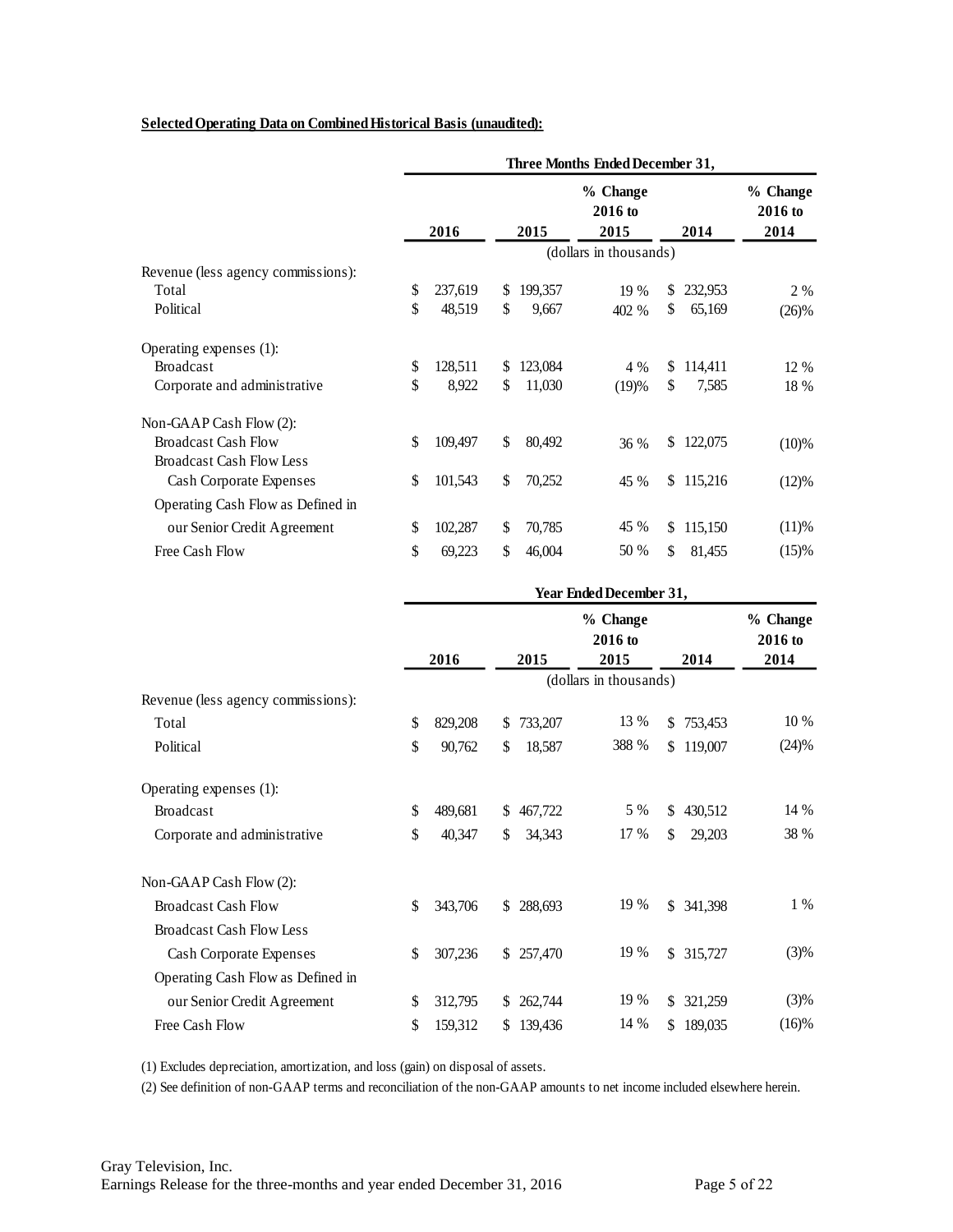#### *Reclassification of Revenue*

Through 2015, we reported our local television advertising revenues and our internet/digital/mobile advertising revenues separately. In 2016, we began reporting a single line item identified as "Local (including internet/digital/mobile)" that combines our local television advertising revenues and our internet/digital/mobile advertising revenues. Because this revenue primarily originates within each local market in which we operate and is sold by the same local sales force, we believe this classification is more consistent and more representative of our operating focus, to maximize all aspects of local revenue. Prior period amounts presented herein have been reclassified to reflect our current presentation.

#### **Results of Operations for the Fourth Quarter of 2016:**

#### *Revenue (Less Agency Commissions) on As-Reported Basis.*

The table below presents our revenue (less agency commissions) by type for the fourth quarter of 2016 and 2015 (dollars in thousands):

|                                           | Three Months Ended December 31, |                |          |               |         |                |  |  |  |
|-------------------------------------------|---------------------------------|----------------|----------|---------------|---------|----------------|--|--|--|
|                                           |                                 | 2015<br>2016   |          |               |         |                |  |  |  |
|                                           |                                 | <b>Percent</b> |          |               |         | <b>Percent</b> |  |  |  |
|                                           |                                 | <b>Amount</b>  | of Total | <b>Amount</b> |         | of Total       |  |  |  |
| <b>Revenue (less agency commissions):</b> |                                 |                |          |               |         |                |  |  |  |
| Local (including internet/digital/mobile) | \$                              | 107,083        | 45.1%    | \$            | 94.543  | 55.8%          |  |  |  |
| National                                  |                                 | 24,776         | 10.4%    |               | 23,505  | 13.9%          |  |  |  |
| Political                                 |                                 | 48.519         | 20.4%    |               | 9.213   | 5.4%           |  |  |  |
| Retransmission consent                    |                                 | 51,965         | 21.9%    |               | 39.468  | 23.3%          |  |  |  |
| Other                                     |                                 | 5,276          | 2.2%     |               | 2,758   | 1.6%           |  |  |  |
| Total                                     |                                 | 237,619        | 100.0%   | S             | 169.487 | 100.0%         |  |  |  |

Total revenue increased \$68.1 million, or 40%, to \$237.6 million for the fourth quarter of 2016 compared to the fourth quarter of 2015. The 2016 Acquired Stations and 2015 Acquired Stations, collectively, accounted for approximately \$59.6 million of our total revenue in the fourth quarter of 2016, and the 2015 Acquired Stations accounted for approximately \$14.9 million of our total revenue for the fourth quarter of 2015.

In addition to the total revenue contributed by the 2016 Acquired Stations and 2015 Acquired Stations, our total revenue increased in the fourth quarter of 2016, as compared to the fourth quarter of 2015, due to increases in retransmission consent revenue, resulting primarily from increased retransmission consent rates, and increases in political advertising revenue, resulting primarily from 2016 being the "on-year" of the twoyear election cycle.

The changes in revenue for the fourth quarter of 2016 compared to the fourth quarter of 2015 were approximately as follows:

- Local advertising revenue (including internet/digital/mobile) increased \$12.5 million, or 13%, to \$107.1 million.
- **•** National advertising revenue increased \$1.3 million, or 5%, to \$24.8 million.
- **•** Political advertising revenue increased \$39.3 million, or 427%, to \$48.5 million.
- **•** Retransmission consent revenue increased \$12.5 million, or 32%, to \$52.0 million.
- **•** Other revenue increased \$2.5 million, or 91%, to \$5.3 million.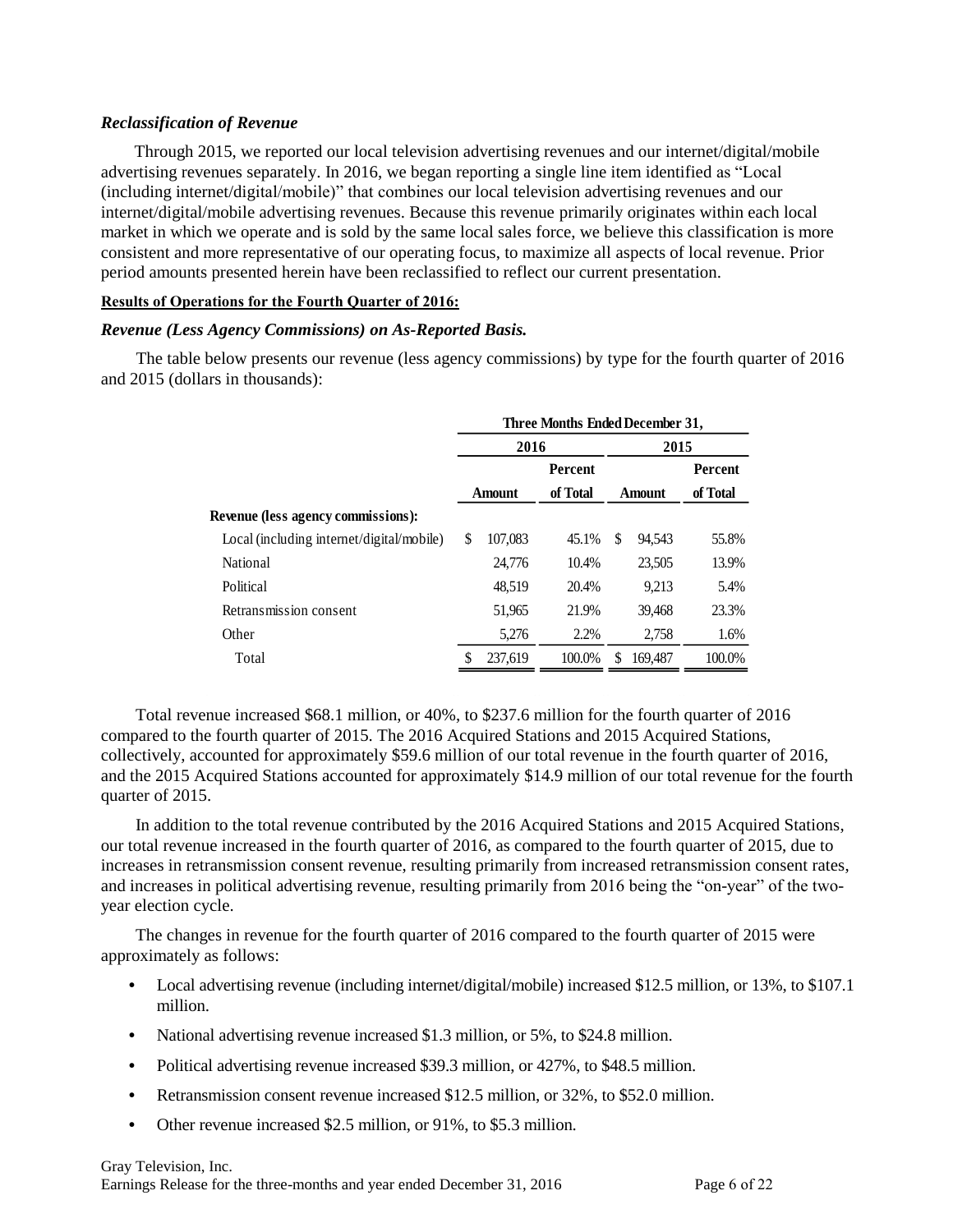Within our local and national advertising revenue categories, and excluding revenue from the 2016 Acquired Stations and 2015 Acquired Stations, our five largest customer categories exhibited the following approximate changes during the fourth quarter of 2016 compared to the fourth quarter of 2015:

- **•** Automotive decreased less than 1%;
- Medical decreased 6%;
- **•** Restaurant decreased 16%;
- **•** Furniture and appliances decreased 10%; and
- Home improvement increased 2%.

# *Revenue (Less Agency Commissions) on Combined Historical Basis.*

On a Combined Historical Basis, total revenue increased \$38.3 million, or 19%, to \$237.6 million in the fourth quarter of 2016 as compared to the fourth quarter of 2015. On a Combined Historical Basis, the changes in revenue for the fourth quarter of 2016 compared to the fourth quarter of 2015 were approximately as follows:

- Local advertising revenue (including internet/digital/mobile) decreased \$5.0 million, or 4%, to \$107.1 million.
- **•** National advertising revenue decreased \$3.6 million, or 13%, to \$24.8 million.
- **•** Political advertising revenue increased \$38.9 million, or 402%, to \$48.5 million.
- **•** Retransmission consent revenue increased \$7.7 million, or 17%, to \$52.0 million.
- **•** Other revenue increased \$0.3 million, or 7%, to \$5.3 million.

Within our local and national advertising revenue types, and including revenue from the 2016 Acquired Stations and 2015 Acquired Stations, our five largest customer categories exhibited the following approximate changes in revenue for the fourth quarter of 2016 compared to the fourth quarter of 2015:

- **•** Automotive decreased 1%;
- **•** Medical decreased 6%;
- **•** Restaurant decreased 13%;
- **•** Furniture and appliances decreased 9%; and
- **•** Home improvement decreased 4%.

## *Broadcast Operating Expenses on As-Reported Basis***.**

Broadcast operating expenses (before depreciation, amortization and loss (gain) on disposal of assets) increased \$26.5 million, or 26%, to \$128.5 million for the fourth quarter of 2016 compared to the fourth quarter of 2015. The 2016 Acquired Stations and 2015 Acquired Stations, collectively, accounted for approximately \$29.4 million of our broadcast operating expenses in the fourth quarter of 2016, and the 2015 Acquired Stations accounted for approximately \$7.9 million of our broadcast operating expenses for the fourth quarter of 2015. Including the impact of the 2016 Acquired Stations and the 2015 Acquired Stations, total retransmission expense increased \$8.0 million, or 43%, to \$26.3 million in the fourth quarter of 2016 compared to the fourth quarter of 2015.

Excluding the impact of the 2016 Acquired Stations and the 2015 Acquired Stations:

**•** Non-compensation broadcast operating expenses increased \$4.0 million in the fourth quarter of 2016 compared to the fourth quarter of 2015. This increase was primarily the result of an increase of \$4.3 million in network programming fees, reflecting increased fees payable to networks under our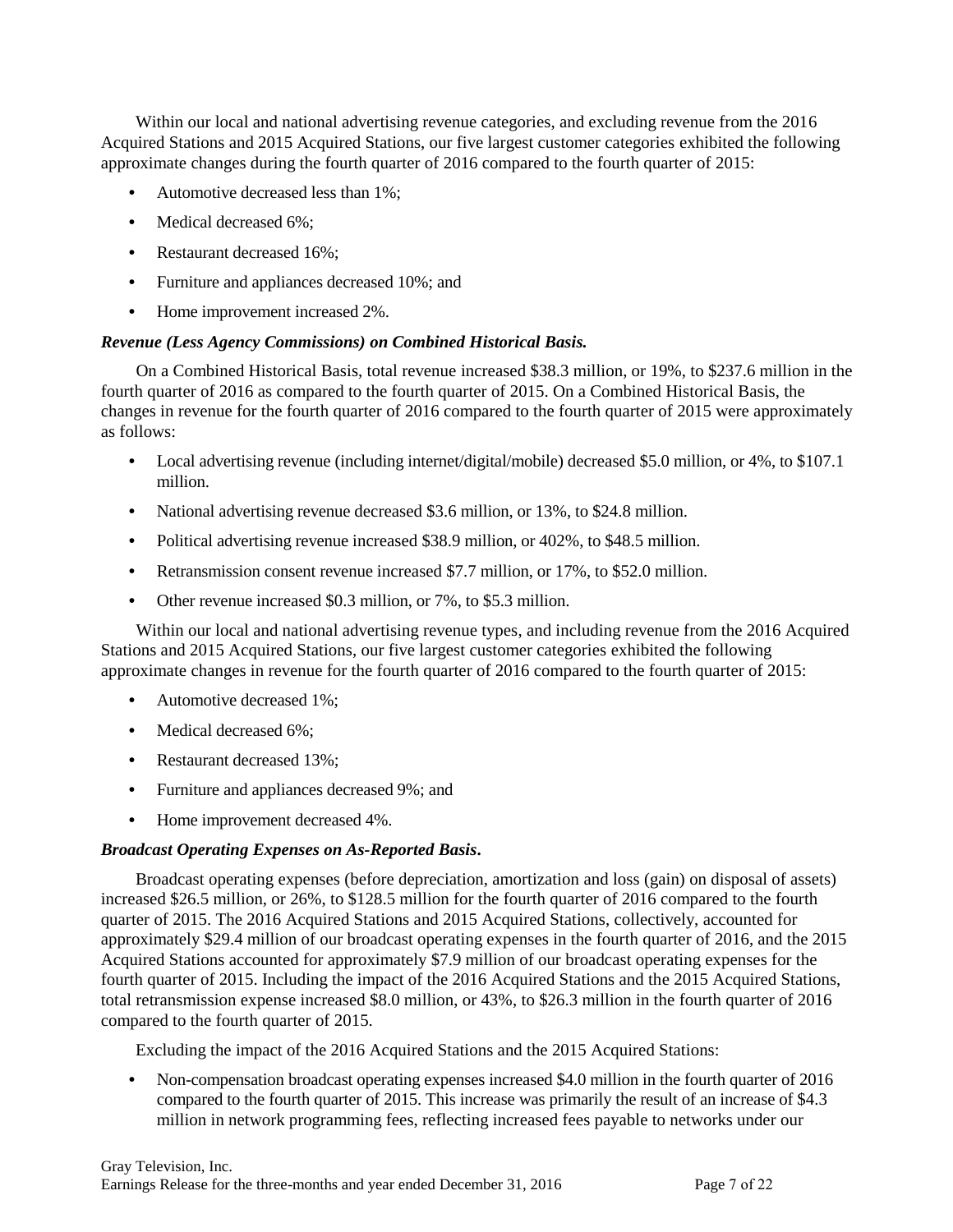affiliation agreements consistent with the growth of retransmission consent revenue. This increase was partially offset by decreased national sales commissions of \$1.3 million resulting from the termination of substantially all of our national sales representation agreements at the beginning of 2016.

• Compensation expenses increased \$1.1 million in the fourth quarter of 2016 primarily as a result of increases in employee benefit costs. Non-cash share based compensation expenses were \$0.3 million in the fourth quarter of 2016 compared to \$0.2 million in the fourth quarter of 2015.

# *Broadcast Operating Expenses on Combined Historical Basis***.**

On a Combined Historical Basis, broadcast operating expenses (before depreciation, amortization and loss (gain) on disposal of assets) increased \$5.4 million, or 4%, to \$128.5 million in the fourth quarter of 2016 as compared to the fourth quarter of 2015. The increase reflects, in part, the following:

- Network program fees increased in the fourth quarter of 2016 compared to the fourth quarter of 2015 by \$6.0 million to \$26.3 million, consistent with the growth of retransmission consent revenue. This increase was partially offset by decreased national sales commissions of \$2.1 million resulting from the termination of substantially all of our national sales representation agreements at the beginning of 2016.
- Compensation expense increased by approximately \$1.2 million, or 2%, in the fourth quarter of 2016 compared to the fourth quarter of 2015. Non-cash share based compensation expenses were \$0.3 million in the fourth quarter of 2016 compared to \$0.2 million in the fourth quarter of 2015.

# *Corporate and Administrative Operating Expenses on As-Reported Basis***.**

Corporate and administrative expenses (before depreciation, amortization and loss (gain) on disposal of assets) decreased \$2.1 million, or 19%, to \$8.9 million in the fourth quarter of 2016 as compared to the fourth quarter of 2015. The decrease reflects, in part, the following:

- Non-compensation expense decreased \$1.2 million in the fourth quarter of 2016 primarily due to decreased professional fees related to the timing of the acquisitions of the 2016 Acquired Stations, which were completed primarily in the first quarter of 2016, compared to the acquisitions of the 2015 Acquired Stations, which were acquired primarily in the fourth quarter of 2015.
- Compensation expense decreased \$0.9 million primarily due to decreases in incentive compensation costs. Non-cash share based compensation expenses were \$1.0 million in the fourth quarter of 2016 compared to \$0.8 million in the fourth quarter of 2015.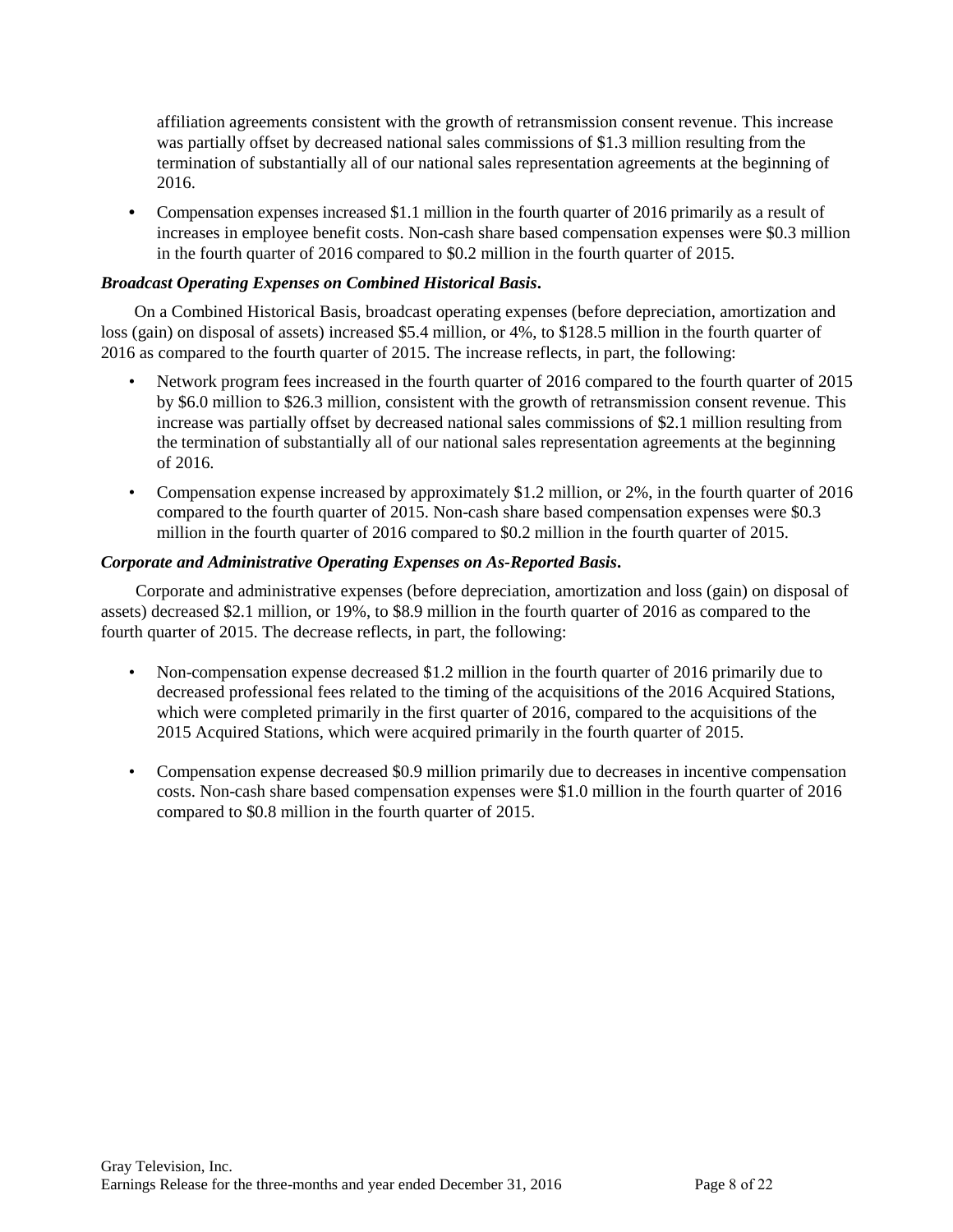#### **Results of Operations for the Year Ended December 31, 2016:**

#### *Revenue (Less Agency Commissions) on As-Reported Basis.*

The table below presents our revenue (less agency commissions) by type for the years ended December 31, 2016 and 2015, respectively (dollars in thousands):

|                                           |               |                | <b>Year Ended December 31,</b> |                |
|-------------------------------------------|---------------|----------------|--------------------------------|----------------|
|                                           | 2016          |                | 2015                           |                |
|                                           |               | <b>Percent</b> |                                | <b>Percent</b> |
|                                           | <b>Amount</b> | of Total       | <b>Amount</b>                  | of Total       |
| Revenue (less agency commissions):        |               |                |                                |                |
| Local (including internet/digital/mobile) | \$<br>403.336 | 49.6%          | \$<br>336,471                  | 56.3%          |
| National                                  | 98.351        | 12.1%          | 81,110                         | 13.6%          |
| Political                                 | 90.095        | 11.1%          | 17,163                         | 2.9%           |
| Retransmission consent                    | 200,879       | 24.7%          | 151.957                        | 25.4%          |
| Other                                     | 19,804        | 2.5%           | 10,655                         | 1.8%           |
| Total                                     | 812,465<br>\$ | 100.0%         | S<br>597.356                   | 100.0%         |
|                                           |               |                |                                |                |

Total revenue increased \$215.1 million, or 36%, to \$812.5 million for the year ended December 31, 2016 compared to the year ended December 31, 2015. The 2016 Acquired Stations and 2015 Acquired Stations, collectively, accounted for approximately \$187.8 million of our total revenue in the year ended December 31, 2016, and the 2015 Acquired Stations accounted for approximately \$23.2 million of our total revenue for the year ended December 31, 2015.

In addition to the revenue contributed by the 2016 Acquired Stations and the 2015 Acquired Stations, our total revenue increased in the year ended December 31, 2016, as compared to the year ended December 31, 2015, primarily due to increases in retransmission consent revenue largely resulting from increased retransmission consent rates and increases in political advertising revenue. Local and national advertising revenue included approximately \$1.6 million of revenue from the broadcast of the 2016 Super Bowl on our CBS channels, an increase of approximately \$0.1 million from the \$1.5 million of revenue from the broadcast of the 2015 Super Bowl on our NBC channels. The broadcast of the 2016 Olympic Games generated approximately \$8.2 million of advertising revenue in 2016.

The changes in revenue for the year ended December 31, 2016 compared to the year ended December 31, 2015 were approximately as follows:

- **•** Local advertising revenue (including internet/digital/mobile) increased \$66.9 million, or 20%, to \$403.3 million.
- **•** National advertising revenue increased \$17.2 million, or 21%, to \$98.4 million.
- **•** Political advertising revenue increased \$72.9 million, or 425%, to \$90.1 million.
- **•** Retransmission consent revenue increased \$48.9 million, or 32%, to \$200.9 million.
- **•** Other revenue increased \$9.1 million, or 86%, to \$19.8 million.

Within our local and national advertising revenue categories, and excluding revenue from the 2016 Acquired Stations and 2015 Acquired Stations, our five largest customer categories exhibited the following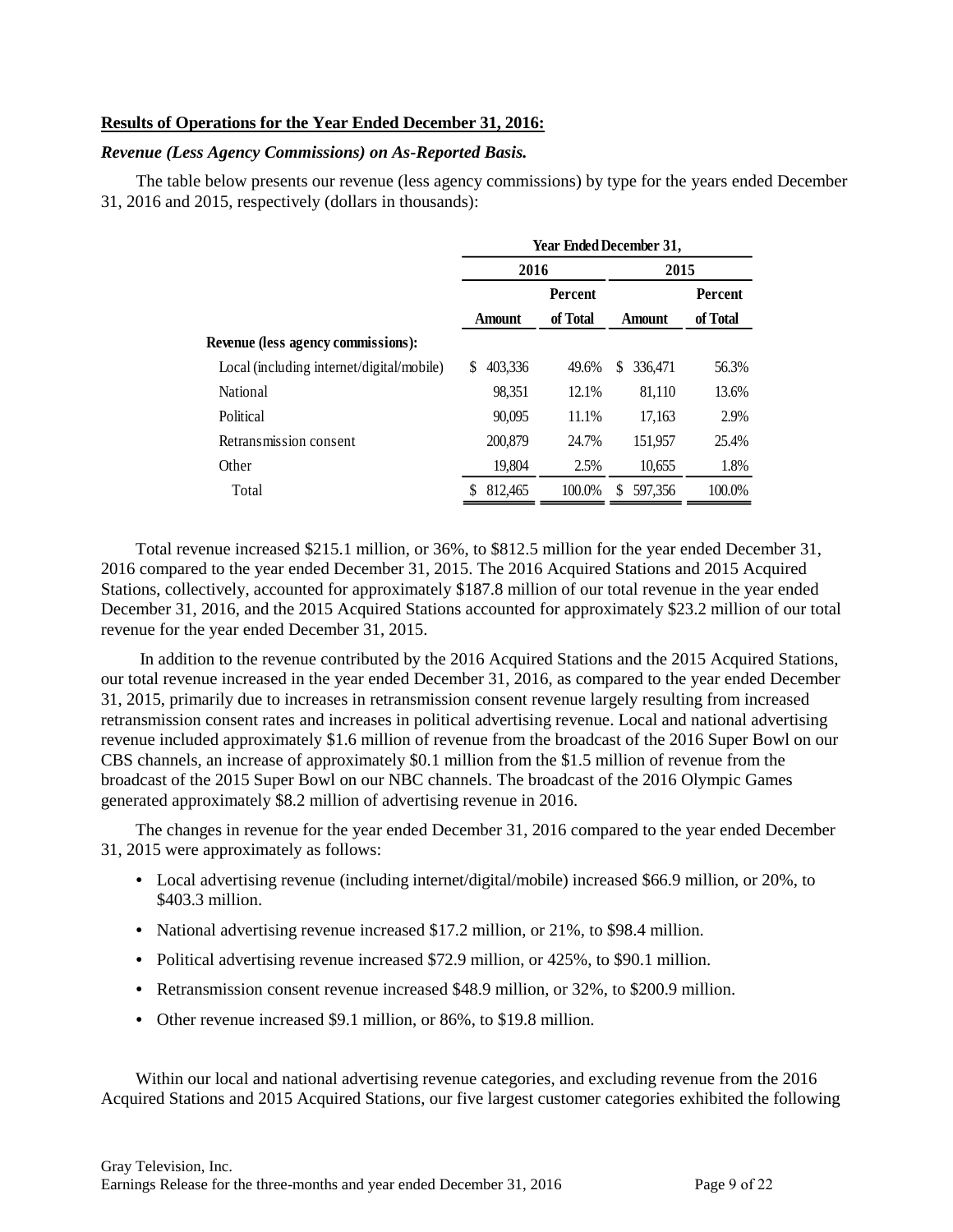approximate changes during the year ended December 31, 2016 compared to the year ended December 31, 2015:

- **•** Automotive increased 2%;
- **•** Medical decreased 1%;
- **•** Restaurant decreased 9%;
- **•** Furniture and appliances increased 1%; and
- **•** Home improvement increased 6%.

## *Revenue (Less Agency Commissions) on Combined Historical Basis.*

On a Combined Historical Basis, total revenue increased \$96.0 million, or 13%, to \$829.2 million for the year ended December 31, 2016 compared to the year ended December 31, 2015. The Combined Historical Basis components of revenue for the year ended December 31, 2016 compared to the year ended December 31, 2015 were approximately as follows:

- **•** Local advertising revenue (including internet/digital/mobile) decreased \$1.3 million, or less than 1%, to \$412.4 million.
- **•** National advertising revenue decreased \$7.1 million, or 7%, to \$100.7 million.
- **•** Political advertising revenue increased \$72.2 million, or 388%, to \$90.8 million.
- **•** Retransmission consent revenue increased \$31.4 million, or 18%, to \$204.6 million.
- **•** Other revenue increased \$0.8 million, or 4%, to \$20.7 million.

Within our local and national advertising revenue categories, and including revenue from the 2016 Acquired Stations and 2015 Acquired Stations, our five largest customer categories exhibited the following approximate changes in revenue during the year ended December 31, 2016 compared to the year ended December 31, 2015:

- Automotive increased 1%;
- Medical decreased 1%;
- Restaurant decreased 7%;
- Furniture and appliances increased 4%; and
- Home improvement increased 3%.

## *Broadcast Operating Expenses on As-Reported Basis.*

Broadcast operating expenses (before depreciation, amortization and loss on disposal of assets) increased \$100.9 million, or 27%, to \$475.1 million for the year ended December 31, 2016 compared to the year ended December 31, 2015. The 2016 Acquired Stations and the 2015 Acquired Stations, collectively, accounted for approximately \$103.9 million of our broadcast operating expenses in the year ended December 31, 2016, and the 2015 Acquired Stations accounted for approximately \$12.5 million of our broadcast operating expenses for the year ended December 31, 2015. Including the impact of the 2016 Acquired Stations and the 2015 Acquired Stations, total retransmission expense increased \$27.4 million, or 39%, to \$97.7 million in the year ended December 31, 2016 compared to the year ended December 31, 2015.

Excluding the impact of the 2016 Acquired Stations and the 2015 Acquired Stations:

**•** Non-compensation broadcast operating expense increased \$8.2 million for the year ended December 31, 2016 primarily as a result of: network programming fee increases of approximately \$12.5 million reflecting increased fees payable to networks under our affiliation agreements consistent with the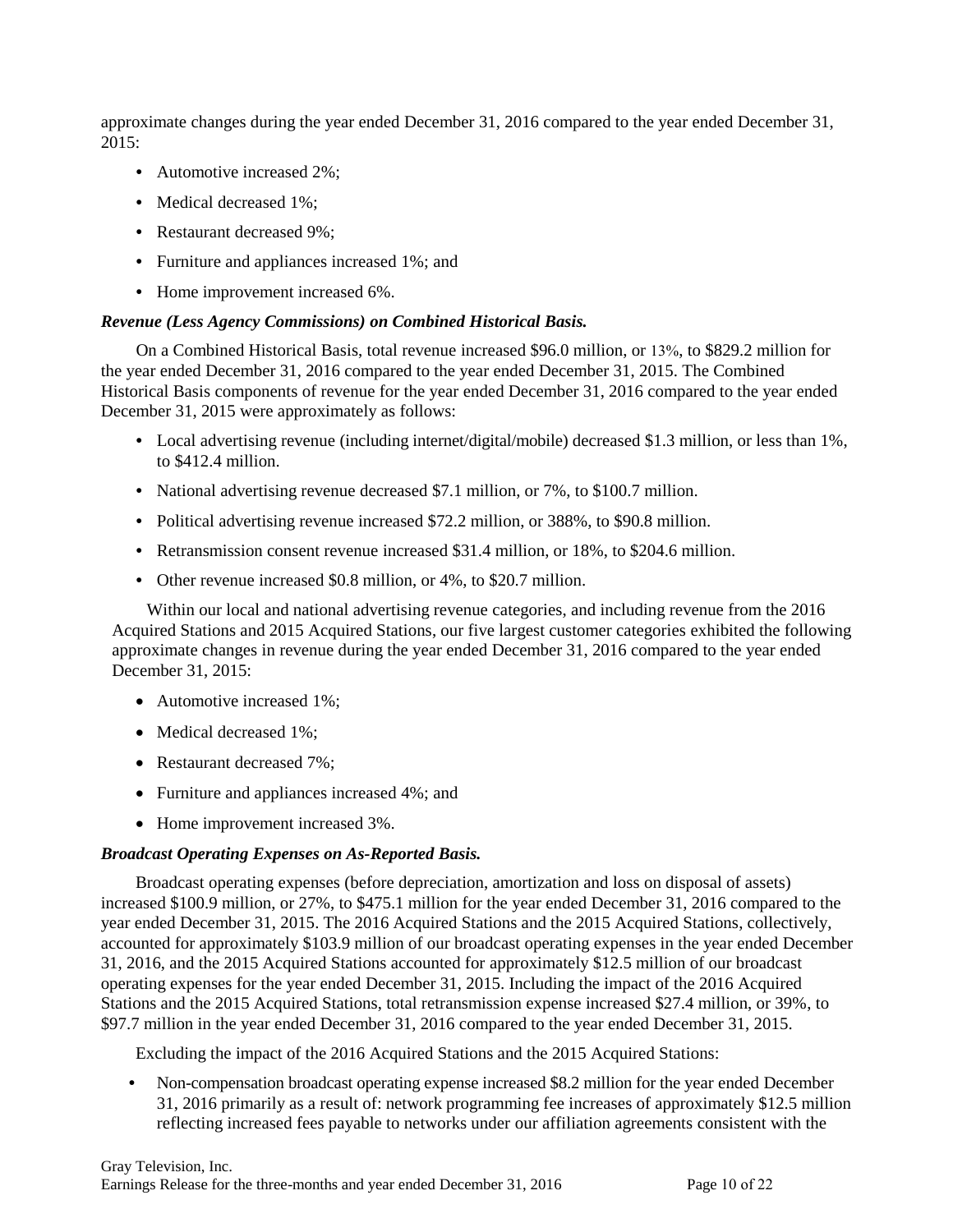growth of retransmission consent revenue; business and professional service fee increases of \$2.3 million; software license fee increases of \$1.1 million; syndicated programming expense increases of \$1.2 million; and service, repair and maintenance expense increases of \$1.3 million. These increases were offset in part by a decrease in national sales commissions of \$10.2 million in the year ended December 31, 2016 primarily as a result of the termination of substantially all of our national sales representation agreements at the beginning of 2016.

**•** Compensation expense increased \$1.3 million in the year ended December 31, 2016, primarily as a result of increases in employee benefit costs. Non-cash share based compensation expenses were \$1.2 million in the year ended December 31, 2016 compared to \$0.9 million in the year ended December 31, 2015.

# *Broadcast Operating Expenses on Combined Historical Basis***.**

On a Combined Historical Basis, broadcast operating expenses (before depreciation, amortization and loss on disposal of assets) increased \$22.0 million, or 5%, to \$489.7 million for the year ended December 31, 2016 compared to the year ended December 31, 2015. This increase reflects, in part, the following:

- **•** Non-compensation expense in the year ended December 31, 2016 increased primarily as a result of network programming fees that increased \$22.1 million to \$99.8 million, consistent with the growth of the related retransmission consent revenue.
- Non-compensation expense increases were offset, in-part, by a \$12.1 million decrease in national sales commissions in the year ended December 31, 2016, as compared to the year ended December 31, 2015, resulting from our termination of substantially all of our national sales representation agreements at the beginning of 2016.
- Compensation expense increased \$6.9 million, or 3%, in the year ended December 31, 2016 compared to the year ended December 31, 2015. Non-cash share based compensation expenses were \$1.2 million in the year ended December 31, 2016 compared to \$0.9 million in the year ended December 31, 2015.

## *Corporate and Administrative Operating Expenses on As-Reported Basis***.**

Corporate and administrative expenses (before depreciation, amortization and loss on disposal of assets) increased \$6.0 million, or 17%, to \$40.3 million for the year ended December 31, 2016 compared to the year ended December 31, 2015. This increase reflects in part the following:

- **•** Non-compensation expense increased \$5.6 million in the year ended December 31, 2016 due to \$15.2 million of professional fees, primarily related to the acquisition of the 2016 Acquired Stations compared to \$10.1 million of professional fees incurred in the year ended December 31, 2015, primarily related to the acquisition of the 2015 Acquired Stations.
- Compensation expense increased \$0.4 million primarily due to routine increases in salaries and wages which were offset, in-part, by reductions in severance and relocation expenses. Non-cash share based compensation expenses were \$3.9 million in the year ended December 31, 2016 compared to \$3.1 million in the year ended December 31, 2015.

## *Taxes*

During the year ended December 31, 2016, the Company made aggregate federal and state income tax payments totaling \$14.6 million compared to \$1.8 million for the year ended December 31, 2015. Based on our current forecasts, we do not expect to make significant federal and state income tax payments during 2017. However, we may make significant federal and state income tax payments beginning in 2018.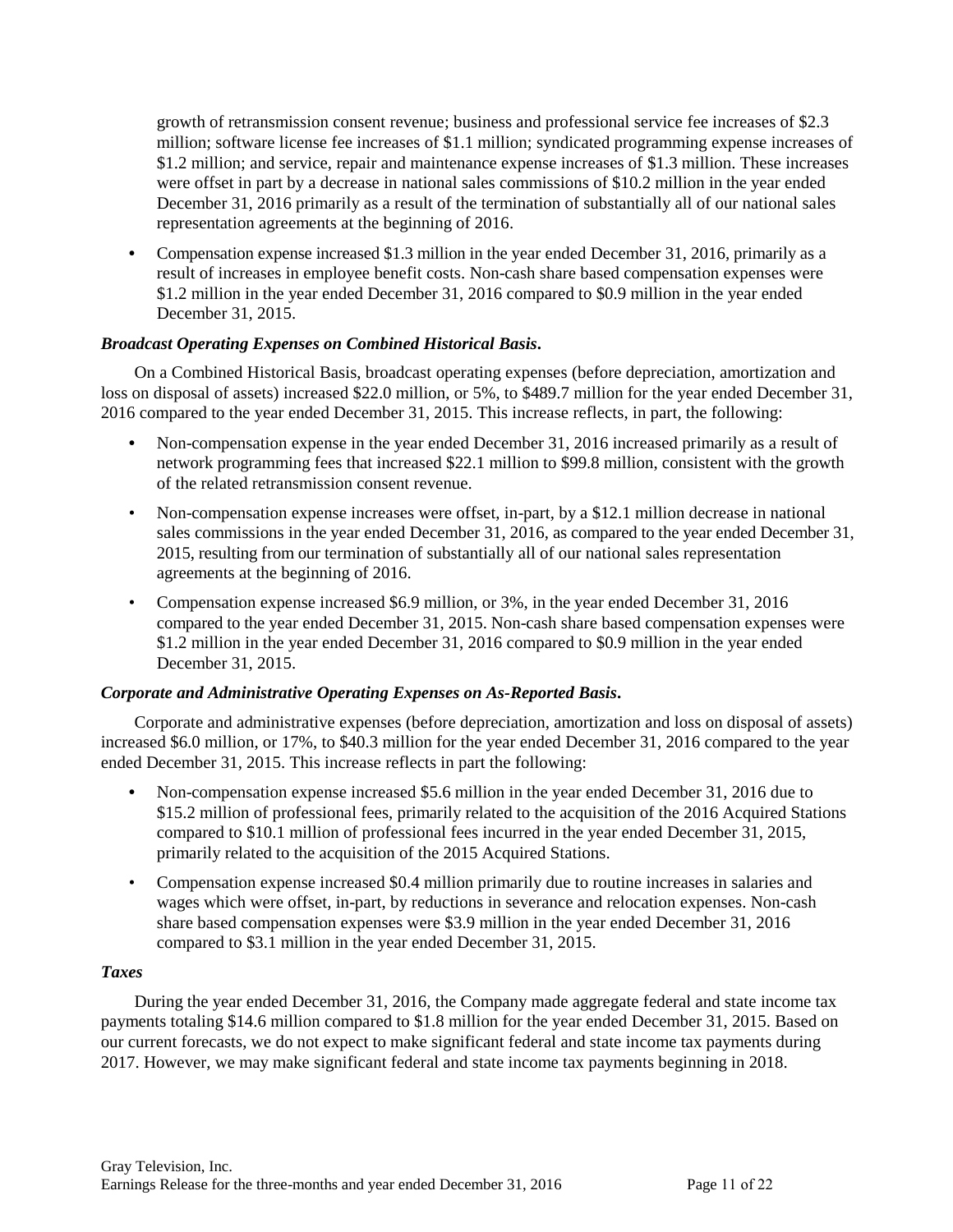# **Detailed table of operating results on As-Reported Basis:**

# **Gray Television, Inc. Selected Operating Data (Unaudited)**

(in thousands except for net income per share data)

|                                                         |              | <b>Three Months Ended</b> |               |           |              | <b>Year Ended</b> |    |           |
|---------------------------------------------------------|--------------|---------------------------|---------------|-----------|--------------|-------------------|----|-----------|
|                                                         | December 31, |                           |               |           | December 31, |                   |    |           |
|                                                         |              |                           |               |           |              |                   |    |           |
|                                                         |              | 2016                      |               | 2015      |              | 2016              |    | 2015      |
| Revenue (less agency commissions)                       |              | \$237,619                 |               | \$169,487 |              | \$812,465         |    | \$597,356 |
| Operating expenses before depreciation, amortization    |              |                           |               |           |              |                   |    |           |
| and loss (gain) on disposal of assets, net:             |              |                           |               |           |              |                   |    |           |
| <b>Broadcast</b>                                        |              | 128,511                   |               | 101,969   |              | 475,131           |    | 374,182   |
| Corporate and administrative                            |              | 8,922                     |               | 11,030    |              | 40,347            |    | 34,343    |
| Depreciation                                            |              | 11,686                    |               | 9,806     |              | 45,923            |    | 36,712    |
| Amortization of intangible assets                       |              | 4,231                     |               | 3,267     |              | 16,596            |    | 11,982    |
| Loss (gain) on disposal of assets, net                  |              | 395                       |               | (482)     |              | 329               |    | 80        |
| Operating expenses                                      |              | 153,745                   |               | 125,590   |              | 578,326           |    | 457,299   |
| Operating income                                        |              | 83,874                    |               | 43,897    |              | 234,139           |    | 140,057   |
| Other income (expense):                                 |              |                           |               |           |              |                   |    |           |
| Miscellaneous income, net                               |              | 35                        |               | 1         |              | 775               |    | 103       |
| Interest expense                                        |              | (23,766)                  |               | (18, 649) |              | (97,236)          |    | (74, 411) |
| Loss from early extinguishment of debt                  |              |                           |               |           |              | (31,987)          |    |           |
| Income before income tax                                |              | 60,143                    |               | 25,249    |              | 105,691           |    | 65,749    |
| Income tax expense                                      |              | 24,309                    |               | 10,262    |              | 43,418            |    | 26,448    |
| Net income                                              | \$           | 35,834                    | \$            | 14,987    | \$           | 62,273            | \$ | 39,301    |
| Basic per share information:                            |              |                           |               |           |              |                   |    |           |
| Net income                                              |              | 0.50                      | <sup>\$</sup> | 0.21      | \$           | 0.87              | \$ | 0.58      |
|                                                         |              |                           |               |           |              | 71,848            |    |           |
| Weighted-average shares outstanding                     |              | 71,845                    |               | 71,638    |              |                   |    | 68,330    |
| Diluted per share information:                          |              |                           |               |           |              |                   |    |           |
| Net income                                              | \$.          | 0.49                      | $\mathbb{S}$  | 0.21      | \$           | 0.86              | \$ | 0.57      |
| Weighted-average shares outstanding                     |              | 72,889                    |               | 72,439    |              | 72,764            |    | 68,987    |
| Political advertising revenue (less agency commissions) | \$           | 48,519                    | \$            | 9,213     | \$           | 90,095            | \$ | 17,163    |
| Revenue related to Olympic broadcasts (less agency      |              |                           |               |           |              |                   |    |           |
| commissions)                                            | $\$$         |                           | \$            |           | \$           | 8,192             | \$ |           |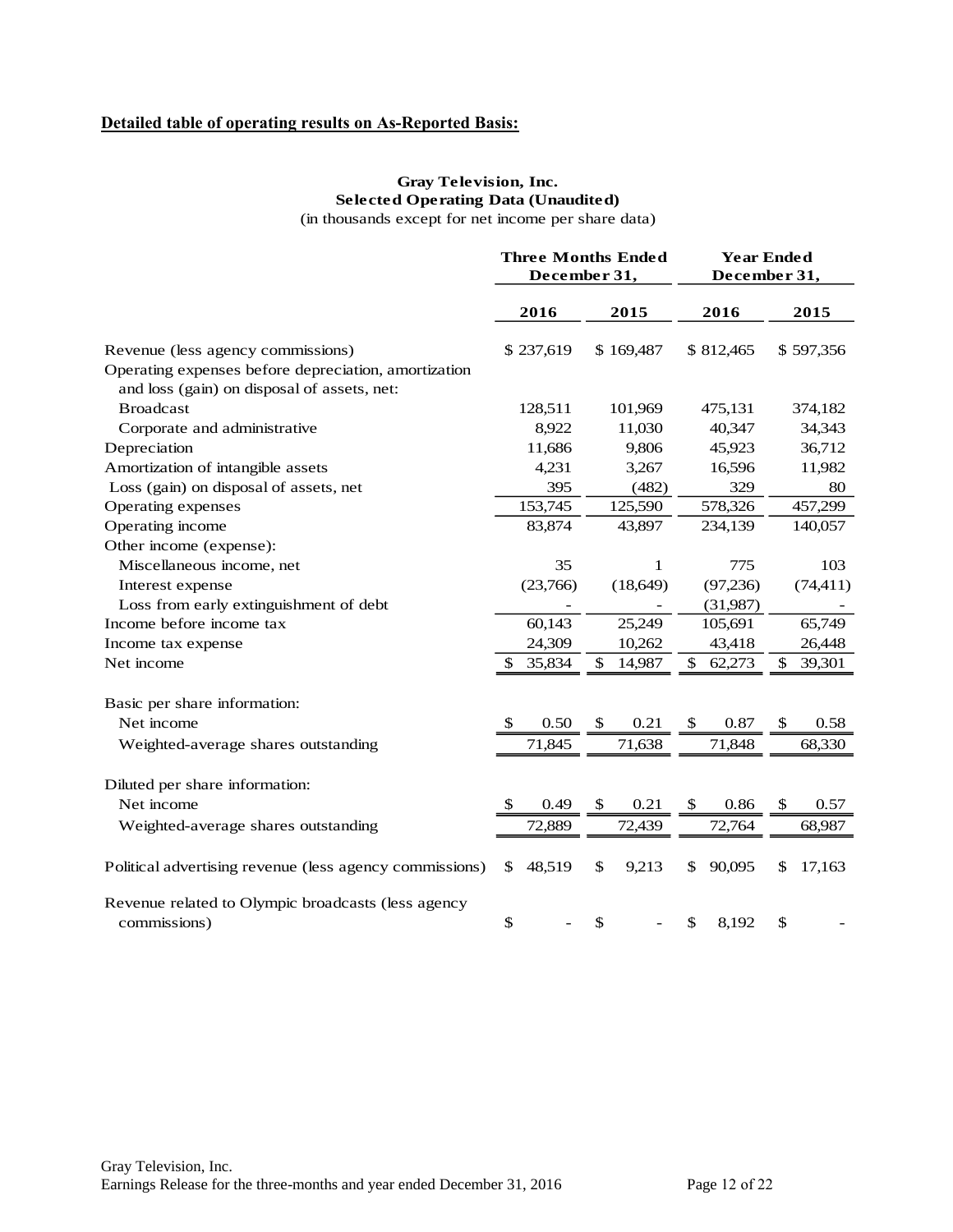## **Other Financial Data:**

|                                                             |   | December 31, 2016 December 31, 2015 |           |
|-------------------------------------------------------------|---|-------------------------------------|-----------|
|                                                             |   | (in thousands)                      |           |
| Cash                                                        | S | 325,189                             | 97,318    |
| Long-term debt including current portion                    |   | 1,756,747                           | 1,220,084 |
| Borrowing availability under our senior credit facility (1) |   | 60,000                              | 50,000    |

|                                           | <b>Year Ended December 31,</b> |            |    |            |  |  |  |
|-------------------------------------------|--------------------------------|------------|----|------------|--|--|--|
|                                           | 2016                           |            |    | 2015       |  |  |  |
|                                           | (in thousands)                 |            |    |            |  |  |  |
| Net cash provided by operating activities | \$                             | 206,633    | \$ | 105,614    |  |  |  |
| Net cash used in investing activities     |                                | (479, 334) |    | (206, 382) |  |  |  |
| Net cash provided by financing activities |                                | 500,572    |    | 167,317    |  |  |  |
| Net increase in cash                      | <b>S</b>                       | 227,871    | \$ | 66,549     |  |  |  |

(1) On February 7, 2017, we amended and restated our senior credit facility to, among other things, increase our availability under the revolving credit facility from \$60.0 million to \$100.0 million.

#### **Guidance for the Quarter Ending March 31, 2017 (the "first quarter of 2017"):**

Based on our current forecasts for the first quarter of 2017, we anticipate the changes from the three-months ended March 31, 2016 (the "first quarter of 2016") as outlined below. Our estimates for the first quarter of 2017 include approximately \$10.7 million of revenue and \$6.8 million of broadcast operating expense estimated to be contributed by the 2017 Acquired Stations.

|                                                                                                             | <b>Low End</b><br><b>Guidance for</b><br>the First<br><b>Ouarter of</b> |         | % Change<br>From<br><b>Actual First</b><br><b>Ouarter of</b> |     | <b>High End</b><br><b>Guidance for</b><br>the First<br><b>Ouarter of</b> | % Change<br>From<br><b>Actual First</b><br><b>Ouarter of</b> | Actual<br>First<br><b>Quarter of</b> |  |  |
|-------------------------------------------------------------------------------------------------------------|-------------------------------------------------------------------------|---------|--------------------------------------------------------------|-----|--------------------------------------------------------------------------|--------------------------------------------------------------|--------------------------------------|--|--|
| Selected operating data:                                                                                    | 2017                                                                    |         | 2016                                                         |     | 2017                                                                     | 2016                                                         | 2016                                 |  |  |
|                                                                                                             |                                                                         |         | (dollars in thousands)                                       |     |                                                                          |                                                              |                                      |  |  |
| <b>OPERATING REVENUE:</b><br>Revenue (less agency commissions)                                              | \$.                                                                     | 192,000 | 11 %                                                         | \$. | 196,000                                                                  | 13 %                                                         | \$173,723                            |  |  |
| <b>OPERATING EXPENSES</b><br>(before depreciation, amortization and<br>loss (gain) on disposals of assets): |                                                                         |         |                                                              |     |                                                                          |                                                              |                                      |  |  |
| <b>Broadcast</b>                                                                                            | \$                                                                      | 136,000 | 25 %                                                         | S.  | 138,000                                                                  | 27 %                                                         | \$108,568                            |  |  |
| Corporate and administrative                                                                                | \$                                                                      | 8,500   | (46)%                                                        | \$  | 9,500                                                                    | (39)%                                                        | \$15,678                             |  |  |
| OTHER SELECTED DATA:<br>Political advertising revenue<br>(less agency commissions)                          | \$                                                                      | 500     | (95)%                                                        | S   | 1,000                                                                    | (90)%                                                        | \$<br>9,655                          |  |  |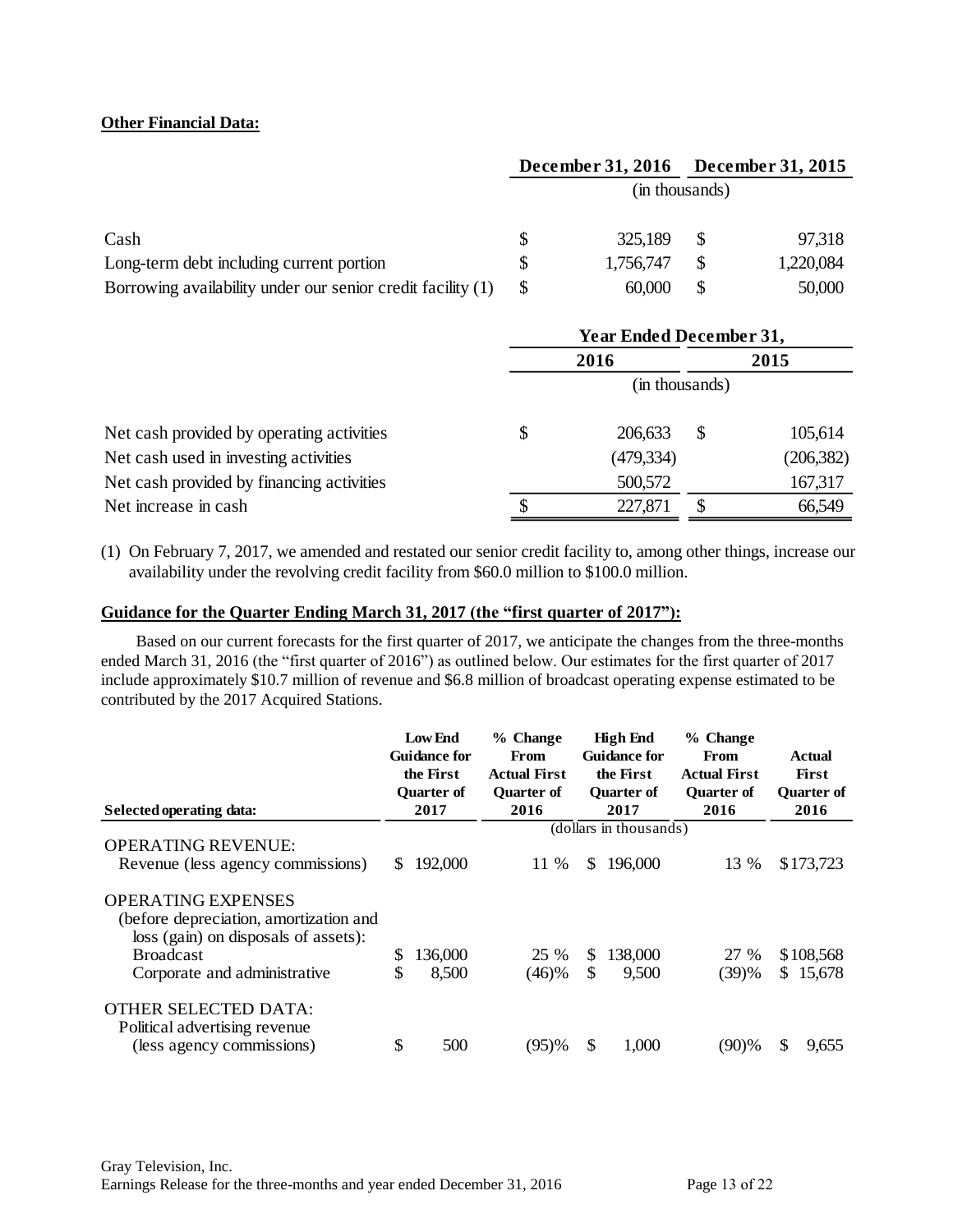#### **Comments on First Quarter 2017 Guidance:**

#### **First Quarter of 2017 on As-Reported Basis:**

#### *Revenue on As-Reported Basis.*

Based on our current forecasts for the first quarter of 2017, we anticipate the changes from the first quarter of 2016 as outlined below:

- **•** We believe our first quarter of 2017 local advertising revenue, excluding political advertising revenue, will increase within a range of approximately 9% to 12%.
- We expect our first quarter of 2017 national advertising revenue, excluding political advertising revenue, will increase within a range of approximately 6% to 8%.
- We believe our first quarter of 2017 political revenue will be within a range of approximately \$0.5 million to \$1.0 million. Our first quarter of 2015 political revenue was approximately \$1.2 million.
- We believe our first quarter of 2017 retransmission consent revenue will be approximately \$66.0 million.

We also anticipate that local and national advertising revenue from the broadcast of the 2017 Super Bowl on our FOX-affiliated stations will be approximately \$0.6 million, compared to \$1.6 million that we earned from the broadcast of the 2016 Super Bowl on our CBS-affiliated stations. Our portfolio of CBSaffiliated stations is much larger and these CBS-affiliated stations serve larger television markets than our portfolio of FOX-affiliated stations.

# *Broadcast Operating Expenses (before depreciation, amortization and loss (gain) on disposal of assets) on As-Reported Basis.*

For the first quarter of 2017, we anticipate our broadcast operating expenses will increase from the first quarter of 2016, reflecting a \$30.2 million incremental impact of the 2016 Acquired Stations and the 2017 Acquired Stations, as well as the anticipated increases in payroll and related employee benefits. We anticipate that our broadcast operating expenses will also reflect increases in network programming fees of approximately \$9.8 million (to a total of approximately \$32.1 million for the first quarter of 2017). Non-cash share based compensation expenses included in broadcast operating expenses are expected to be \$0.3 million in the first quarter of 2017.

# *Corporate and Administrative Operating Expenses (before depreciation, amortization and loss (gain) on disposal of assets) on As-Reported Basis.*

For the first quarter of 2017, we anticipate our corporate and administrative operating expense will decrease to within a range of approximately \$8.5 million to \$9.5 million, reflecting an anticipated decrease from the first quarter of 2016 of approximately \$7.0 million as a result of higher acquisition related expenses in 2016. Non-cash share based compensation expenses included in corporate and administrative operating expenses are expected to be \$1.1 million in the first quarter of 2017.

## *Loss on Extinguishment of Debt*

We will record a loss on extinguishment of debt of approximately \$4.5 million, or \$2.8 million after tax, in the first quarter of 2017, related to the amendment and restatement of our senior credit facility.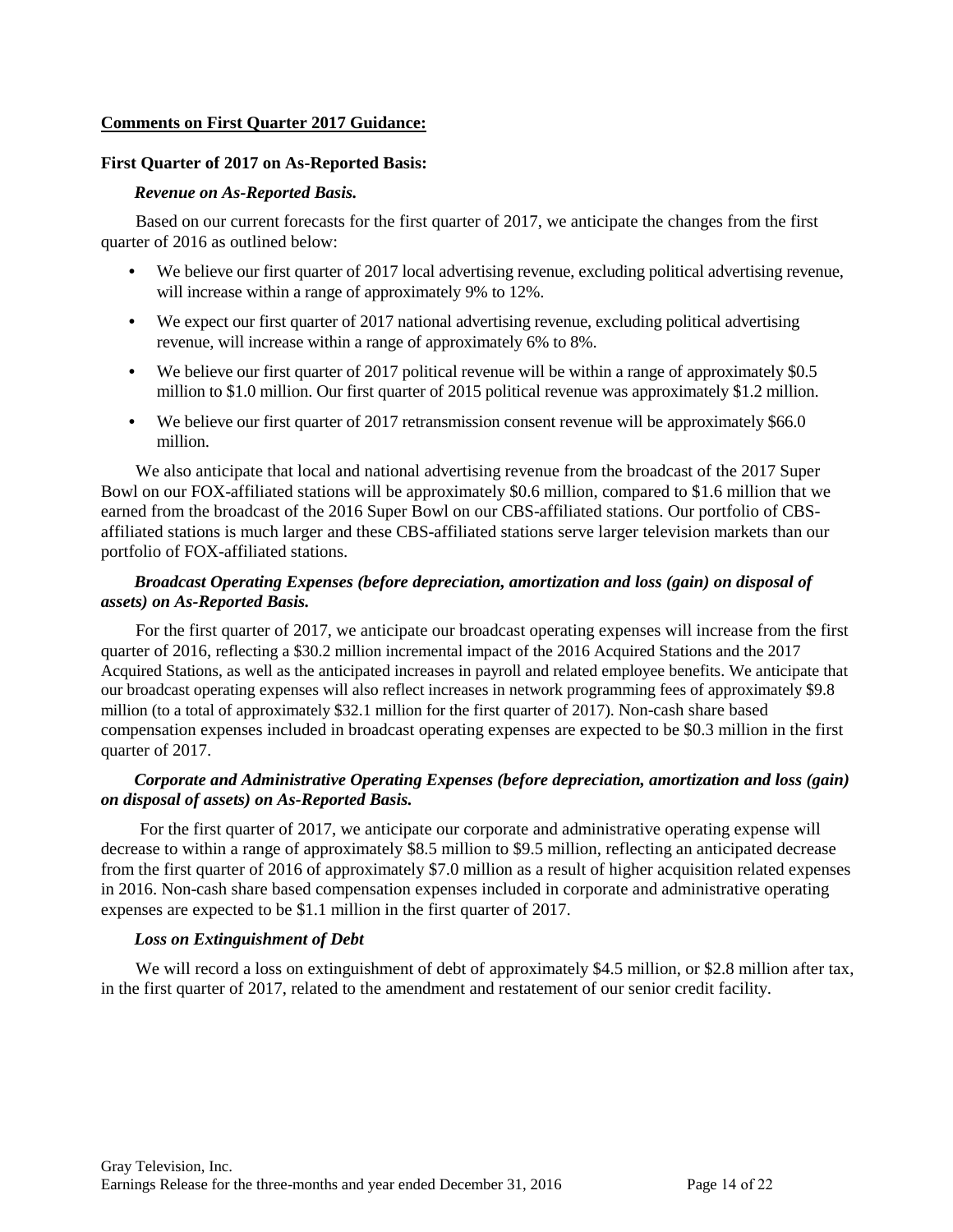## **First Quarter of 2017 on Combined Historical Basis:**

Based on our current forecasts for the first quarter of 2017, we anticipate the changes from the first quarter of 2016 on a Combined Historical Basis, as outlined below. For the purposes hereof, our Combined Historical Basis for the first quarter of 2016 has been adjusted to give effect to the 2016 Acquired Stations and the 2017 Acquired Stations.

#### *Revenue on Combined Historical Basis:*

- We believe our first quarter of 2017 total revenue will be within a range of approximately \$194.0 million to \$198.0 million (or approximately -4% to -6%).
- **•** We believe our first quarter of 2017 local advertising revenue, excluding political advertising revenue, will be within a range of approximately \$98.5 million to \$101.0 million (or approximately -4% to -6%).
- We expect our first quarter of 2017 national advertising revenue, excluding political advertising revenue, will be within a range of approximately \$23.5 million to \$24.0 million (or approximately -11% to -13%).
- **•** We believe our first quarter of 2017 political advertising revenue will be within a range of approximately \$0.5 million to \$1.0 million compared to \$13.7 million in the first quarter of 2016.
- We believe our first quarter of 2017 retransmission consent revenue will be approximately \$67.0 million (or approximately +23%).

We also anticipate that local and national advertising revenue from the broadcast of the 2017 Super Bowl on our FOX-affiliated stations will be approximately \$0.6 million, compared to \$2.1 million that we earned from the broadcast of the 2016 Super Bowl on our CBS-affiliated stations. Our portfolio of CBSaffiliated stations is much larger and these CBS-affiliated stations serve larger television markets than our portfolio of FOX-affiliated stations.

## *Broadcast Operating Expenses (before depreciation, amortization and loss (gain) on disposal of assets) on Combined Historical Basis:*

Our total broadcast operating expenses for the first quarter of 2017 are anticipated to increase from the first quarter of 2016 on a Combined Historical Basis by approximately \$6.1 million to \$8.1 million to total approximately \$137.0 million to \$139.0 million. This increase reflects expected increases of \$6.5 million in network programming fees to approximately \$32.6 million in the first quarter of 2017. Consistent with our strategy, and the realization of our operating synergies, we believe that our Combined Historical Basis broadcast compensation costs will increase by approximately \$1.0 million, or 1%, in the first quarter of 2017 compared to the first quarter of 2016.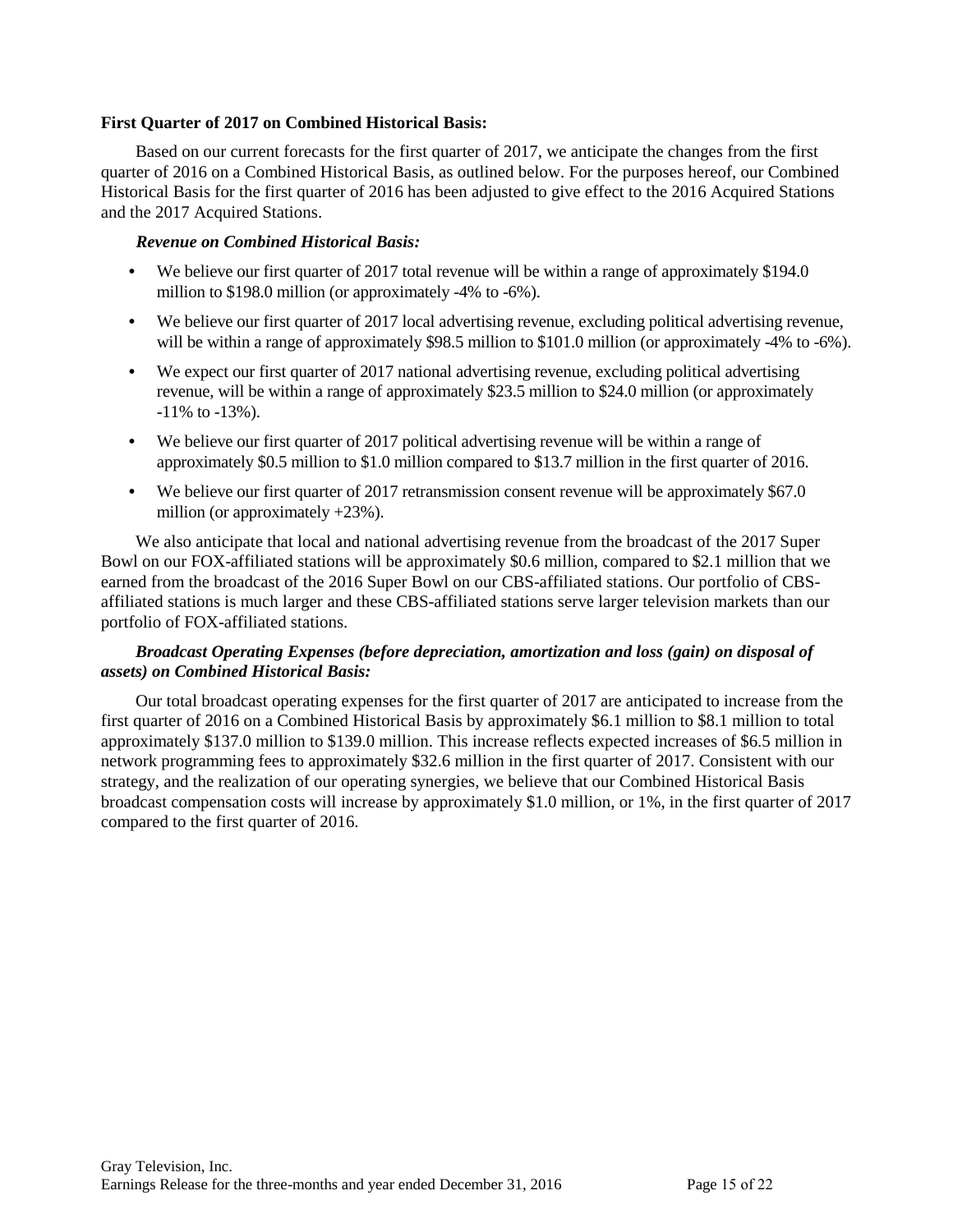#### **Non-GAAP Terms**

From time to time, Gray supplements its financial results prepared in accordance with accounting principles generally accepted in the United States of America ("GAAP") by disclosing the non-GAAP financial measures Broadcast Cash Flow, Broadcast Cash Flow Less Cash Corporate Expenses, Operating Cash Flow as defined in Gray's Senior Credit Agreement ("Operating Cash Flow"), Free Cash Flow and Total Leverage Ratio, Net of All Cash. These non-GAAP amounts are used by us to approximate the amount used to calculate key financial performance covenants contained in our debt agreements and are used with our GAAP data to evaluate our results and liquidity. These non-GAAP amounts may be provided on an As-Reported Basis as well as a Combined Historical Basis.

We define Broadcast Cash Flow as net income plus loss from early extinguishment of debt, corporate and administrative expenses, broadcast non-cash stock based compensation, depreciation and amortization (including amortization of intangible assets and program broadcast rights), any loss on disposal of assets, any miscellaneous expense, interest expense, any income tax expense, non-cash 401(k) expense less any gain on disposal of assets, any miscellaneous income, any income tax benefits, payments for program broadcast obligations and network compensation revenue.

We define Broadcast Cash Flow Less Cash Corporate Expenses as net income plus loss from early extinguishment of debt, non-cash stock based compensation, depreciation and amortization (including amortization of intangible assets and program broadcast rights), any loss on disposal of assets, any miscellaneous expense, interest expense, any income tax expense, and non-cash 401(k) expense, less any gain on disposal of assets, any miscellaneous income, any income tax benefits, payments for program broadcast obligations and network compensation revenue.

We define Operating Cash Flow as Combined Historical Basis net income plus loss from early extinguishment of debt, non-cash stock based compensation, depreciation and amortization (including amortization of intangible assets and program broadcast rights), any loss on disposal of assets, any miscellaneous expense, interest expense, any income tax expense, non-cash 401(k) expense and pension expenses less any gain on disposal of assets, any miscellaneous income, any income tax benefits, payments for program broadcast obligations, network compensation revenue and cash contributions to pension plans.

We define Free Cash Flow as net income plus loss from early extinguishment of debt, non-cash stock based compensation, depreciation and amortization (including amortization of intangible assets and program broadcast rights), any loss on disposal of assets, any miscellaneous expense, amortization of deferred financing costs, any income tax expense, non-cash 401(k) expense and pension expense, less any gain on disposal of assets, any miscellaneous income, any income tax benefits, payments for program broadcast obligations, network compensation revenue, contributions to pension plans, amortization of original issue discount on our debt, capital expenditures (net of any insurance proceeds) and the payment of income taxes (net of any refunds received).

Our Total Leverage Ratio, Net of All Cash is calculated as our Operating Cash Flow for the preceding eight quarters, divided by two, which is then divided by our long term debt, excluding net premiums and net deferred financing costs, but including any other debt, net of all cash.

These non-GAAP terms are not defined in GAAP and our definitions may differ from, and therefore not be comparable to, similarly titled measures used by other companies, thereby limiting their usefulness. Such terms are used by management in addition to and in conjunction with results presented in accordance with GAAP and should be considered as supplements to, and not as substitutes for, net income and cash flows reported in accordance with GAAP.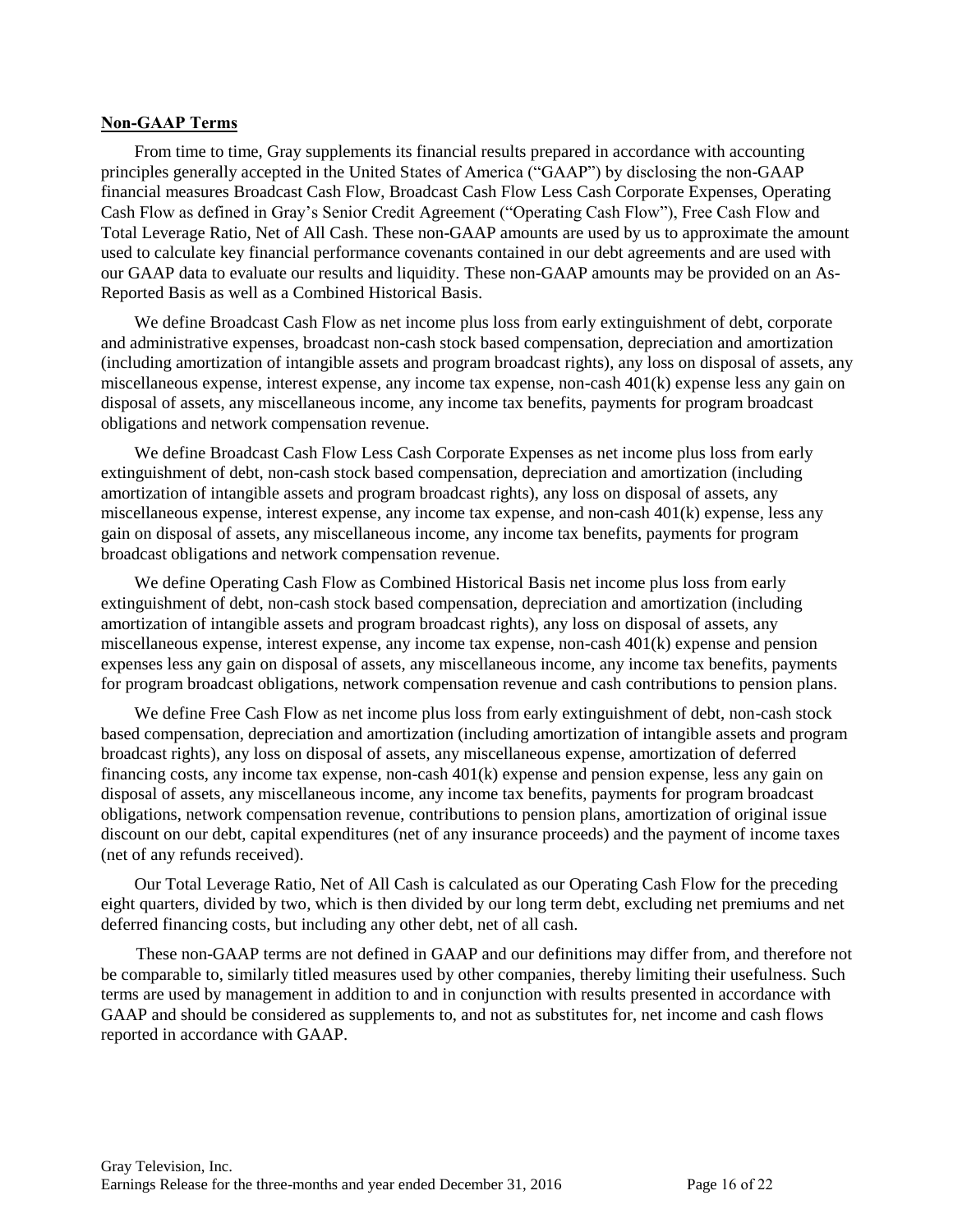# **Reconciliation on As-Reported Basis - Quarter:**

|                                                         | <b>Three Months Ended</b> |              |           |  |  |
|---------------------------------------------------------|---------------------------|--------------|-----------|--|--|
|                                                         |                           | December 31, |           |  |  |
|                                                         | 2016                      | 2015         | 2014      |  |  |
| Net income                                              | \$<br>35,834              | \$14,987     | \$31,253  |  |  |
| Adjustments to reconcile from net income to             |                           |              |           |  |  |
| Broadcast Cash Flow Less Cash Corporate Expenses:       |                           |              |           |  |  |
| Depreciation                                            | 11,686                    | 9,806        | 8,650     |  |  |
| Amortization of intangible assets                       | 4,231                     | 3,267        | 3,006     |  |  |
| Non-cash stock based compensation                       | 1,274                     | 1,009        | 980       |  |  |
| Loss (gain) on disposal of assets, net                  | 395                       | (482)        | 238       |  |  |
| Miscellaneous income, net                               | (36)                      | (1)          | (9)       |  |  |
| Interest expense                                        | 23,766                    | 18,649       | 19,195    |  |  |
| Loss from early extinguishment of debt                  |                           |              | 189       |  |  |
| Income tax expense                                      | 24,309                    | 10,262       | 21,393    |  |  |
| Amortization of program broadcast rights                | 4,975                     | 4,123        | 3,644     |  |  |
| Common stock contributed to 401(k) plan                 |                           |              |           |  |  |
| excluding corporate $401(k)$ contributions              | 8                         | 7            | 7         |  |  |
| Network compensation revenue recognized                 |                           |              | (113)     |  |  |
| Payments for program broadcast rights                   | (4,927)                   | (4,018)      | (3,893)   |  |  |
| Corporate and administrative expenses excluding         |                           |              |           |  |  |
| depreciation, amortization of intangible assets and     |                           |              |           |  |  |
| non-cash stock based compensation                       | 7,954                     | 10,240       | 6,859     |  |  |
| <b>Broadcast Cash Flow</b>                              | 109,469                   | 67,849       | 91,399    |  |  |
| Corporate and administrative expenses excluding         |                           |              |           |  |  |
| depreciation, amortization of intangible assets and     |                           |              |           |  |  |
| non-cash stock based compensation                       | (7,954)                   | (10,240)     | (6, 859)  |  |  |
| <b>Broadcast Cash Flow Less Cash Corporate Expenses</b> | 101,515                   | 57,609       | 84,540    |  |  |
| Pension expense                                         | 45                        | 17           | 1,515     |  |  |
| Contributions to pension plans                          | (10)                      | (1,505)      | (2,057)   |  |  |
| Interest expense                                        | (23,766)                  | (18, 649)    | (19, 195) |  |  |
| Amortization of deferred financing costs                | 1,220                     | 798          | 812       |  |  |
| Net amortization of original issue (premium) discount   |                           |              |           |  |  |
| on senior notes                                         | (153)                     | (216)        | (216)     |  |  |
| Purchase of property and equipment                      | (10, 366)                 | (8,972)      | (11,763)  |  |  |
| Income taxes received (paid), net of refunds            |                           | (86)         | (40)      |  |  |
| <b>Free Cash Flow</b>                                   | 68,486<br>\$              | \$28,996     | \$53,596  |  |  |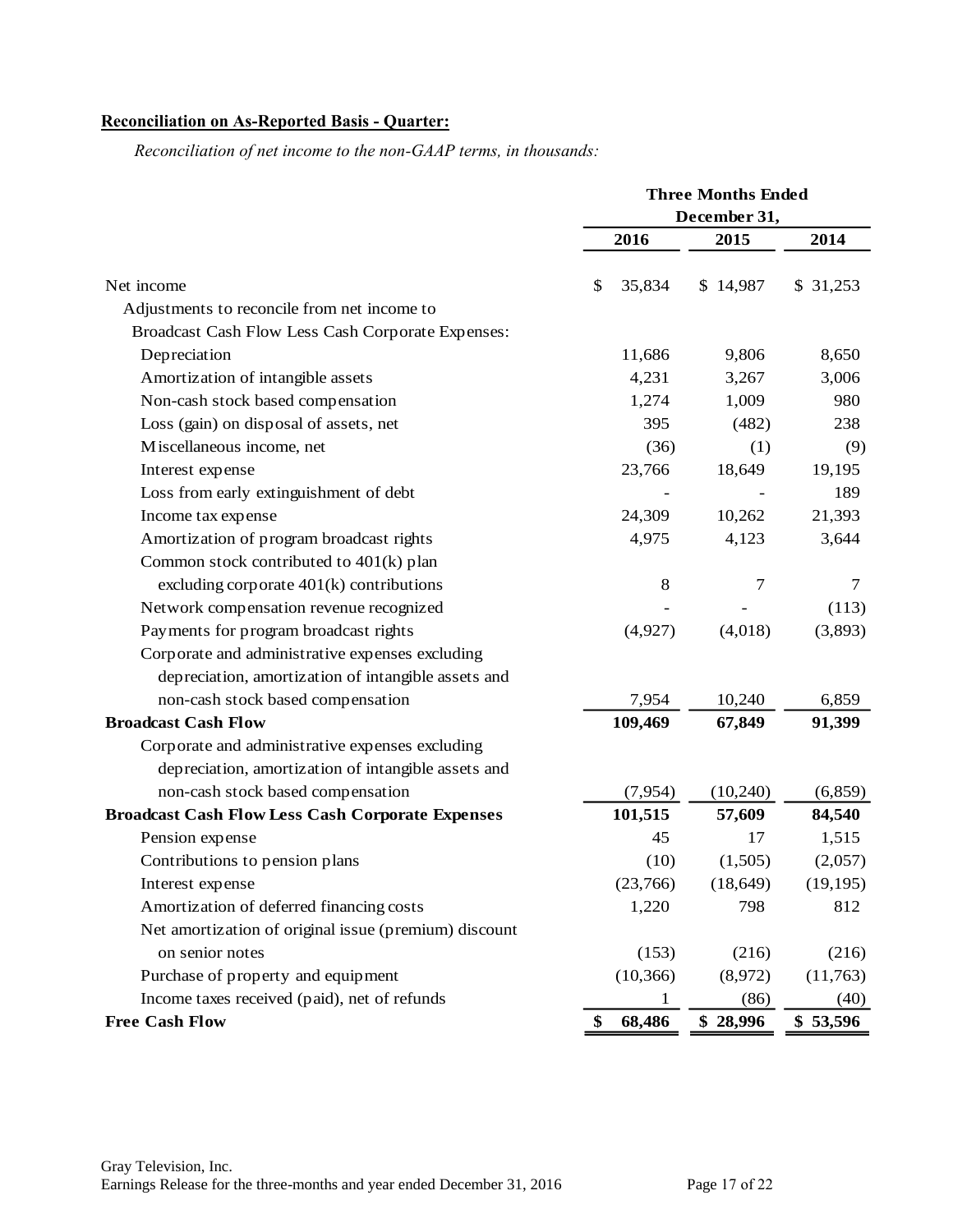## **Reconciliation on As-Reported Basis – Full Year:**

|                                                         | <b>Year Ended</b> |              |           |  |  |
|---------------------------------------------------------|-------------------|--------------|-----------|--|--|
|                                                         |                   | December 31, |           |  |  |
|                                                         | 2016              | 2015         | 2014      |  |  |
| Net income                                              | \$62,273          | \$ 39,301    | \$48,061  |  |  |
| Adjustments to reconcile from net income to             |                   |              |           |  |  |
| Broadcast Cash Flow Less Cash Corporate Expenses:       |                   |              |           |  |  |
| Depreciation                                            | 45,923            | 36,712       | 30,248    |  |  |
| Amortization of intangible assets                       | 16,596            | 11,982       | 8,297     |  |  |
| Non-cash stock based compensation                       | 5,101             | 4,020        | 5,012     |  |  |
| Loss on disposal of assets, net                         | 329               | 80           | 623       |  |  |
| Miscellaneous income, net                               | (775)             | (103)        | (23)      |  |  |
| Interest expense                                        | 97,236            | 74,411       | 68,913    |  |  |
| Loss from early extinguishment of debt                  | 31,987            |              | 5,086     |  |  |
| Income tax expense                                      | 43,418            | 26,448       | 31,736    |  |  |
| Amortization of program broadcast rights                | 19,001            | 14,960       | 12,871    |  |  |
| Common stock contributed to 401(k) plan                 |                   |              |           |  |  |
| excluding corporate $401(k)$ contributions              | 29                | 26           | 25        |  |  |
| Network compensation revenue recognized                 |                   |              | (456)     |  |  |
| Payments for program broadcast rights                   | (18, 786)         | (14, 576)    | (15,087)  |  |  |
| Corporate and administrative expenses excluding         |                   |              |           |  |  |
| depreciation, amortization of intangible assets and     |                   |              |           |  |  |
| non-cash stock based compensation                       | 36,469            | 31,223       | 25,671    |  |  |
| <b>Broadcast Cash Flow</b>                              | 338,801           | 224,484      | 220,977   |  |  |
| Corporate and administrative expenses excluding         |                   |              |           |  |  |
| depreciation, amortization of intangible assets and     |                   |              |           |  |  |
| non-cash stock based compensation                       | (36, 469)         | (31,223)     | (25,671)  |  |  |
| <b>Broadcast Cash Flow Less Cash Corporate Expenses</b> | 302,332           | 193,261      | 195,306   |  |  |
| Pension expense                                         | 165               | 4,207        | 6,126     |  |  |
| Contributions to pension plans                          | (3,048)           | (5,421)      | (6,770)   |  |  |
| Interest expense                                        | (97, 236)         | (74, 411)    | (68, 913) |  |  |
| Amortization of deferred financing costs                | 4,884             | 3,194        | 2,970     |  |  |
| Net amortization of original issue (premium) discount   |                   |              |           |  |  |
| on senior notes                                         | (779)             | (863)        | (863)     |  |  |
| Purchase of property and equipment                      | (43, 604)         | (24, 222)    | (32,215)  |  |  |
| Income taxes paid, net of refunds                       | (14, 588)         | (1,761)      | (401)     |  |  |
| <b>Free Cash Flow</b>                                   | \$148,126         | \$93,984     | \$95,240  |  |  |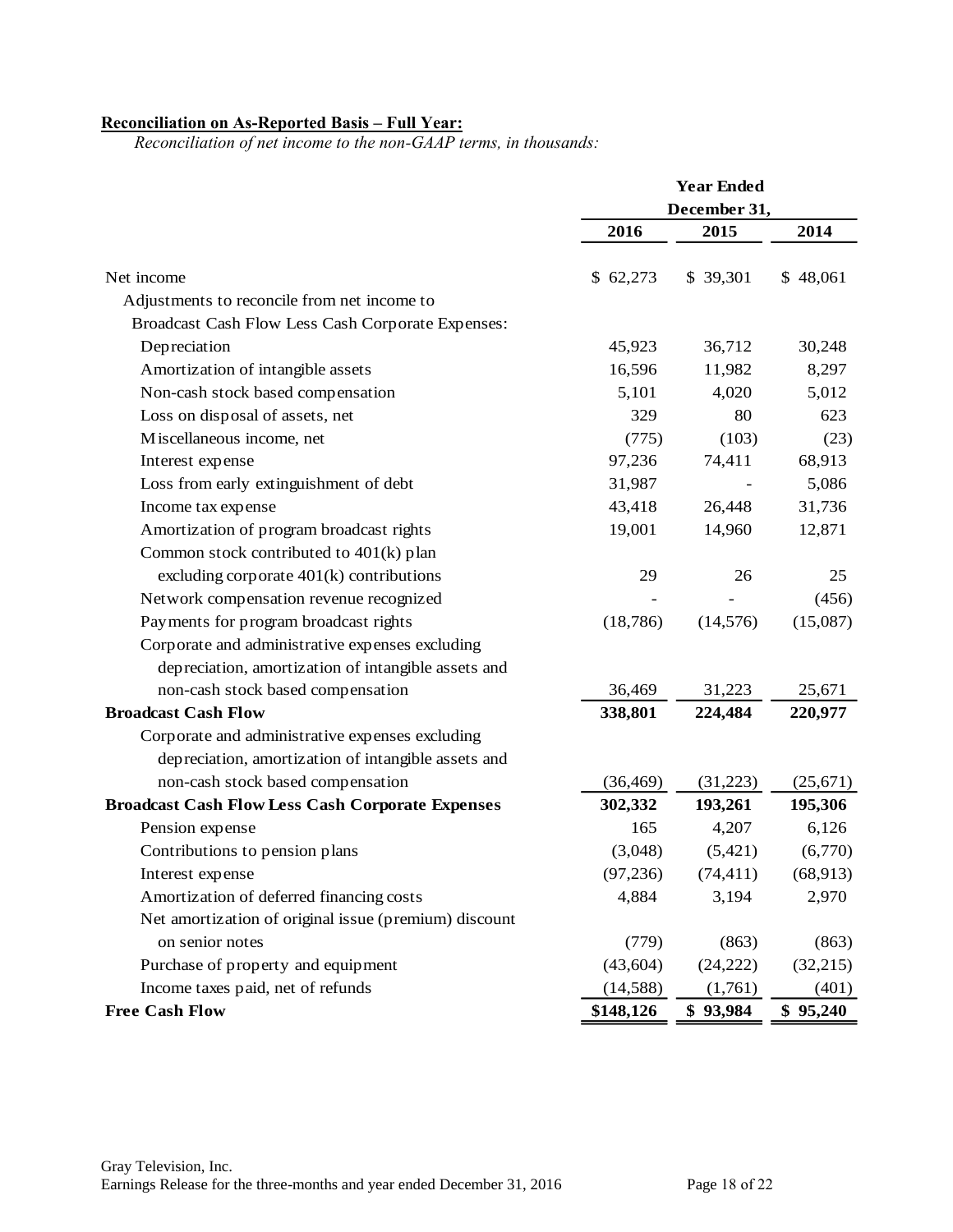# **Reconciliation on Combined Historical Basis - Quarter:**

|                                                                 | <b>Three Months Ended</b> |    |           |    |          |  |
|-----------------------------------------------------------------|---------------------------|----|-----------|----|----------|--|
|                                                                 | December 31,              |    |           |    |          |  |
|                                                                 | 2016                      |    | 2015      |    | 2014     |  |
| Net income                                                      | \$<br>35,834              | \$ | 17,138    | \$ | 49,896   |  |
| Adjustments to reconcile from net income to Broadcast Cash      |                           |    |           |    |          |  |
| Flow Less Cash Corporate Expenses:                              |                           |    |           |    |          |  |
| Depreciation                                                    | 11,686                    |    | 11,912    |    | 9,707    |  |
| Amortization of intangible assets                               | 4,231                     |    | 4,983     |    | 4,812    |  |
| Non-cash stock-based compensation                               | 1,274                     |    | 1,009     |    | 980      |  |
| Loss (gain) on disposal of assets, net                          | 395                       |    | (424)     |    | 126      |  |
| Miscellaneous expense (income), net                             | (36)                      |    | (40)      |    | (3, 445) |  |
| Interest expense                                                | 23,766                    |    | 23,364    |    | 24,290   |  |
| Loss from early extinguishment of debt                          |                           |    |           |    | 189      |  |
| Income tax expense                                              | 24,309                    |    | 8,526     |    | 23,646   |  |
| Amortization of program broadcast rights                        | 4,975                     |    | 4,123     |    | 3,669    |  |
| Common stock contributed to 401(k) plan                         |                           |    |           |    |          |  |
| excluding corporate $401(k)$ contributions                      | 8                         |    | 7         |    | 7        |  |
| Network compensation revenue recognized                         |                           |    |           |    | (113)    |  |
| Payments for program broadcast rights                           | (4,927)                   |    | (4,018)   |    | (3,914)  |  |
| Corporate and administrative expenses excluding                 |                           |    |           |    |          |  |
| depreciation, amortization of intangible assets and             |                           |    |           |    |          |  |
| non-cash stock-based compensation                               | 7,954                     |    | 10,240    |    | 6,859    |  |
| Other                                                           | 28                        |    | 3,672     |    | 5,366    |  |
| <b>Broadcast Cash Flow</b>                                      | 109,497                   |    | 80,492    |    | 122,075  |  |
| Corporate and administrative expenses excluding                 |                           |    |           |    |          |  |
| depreciation, amortization of intangible assets and             |                           |    |           |    |          |  |
| non-cash stock-based compensation                               | (7,954)                   |    | (10, 240) |    | (6, 859) |  |
| <b>Broadcast Cash Flow Less Cash Corporate Expenses</b>         | 101,543                   |    | 70,252    |    | 115,216  |  |
| Pension expense                                                 | 45                        |    | 17        |    | 1,515    |  |
| Contributions to pension plans                                  | (10)                      |    | (1,505)   |    | (2,057)  |  |
| Other                                                           | 709                       |    | 2,021     |    | 476      |  |
| <b>Operating Cash Flow as Defined in Senior Credit Facility</b> | 102,287                   |    | 70,785    |    | 115,150  |  |
| Interest expense                                                | (23,766)                  |    | (23, 364) |    | (24,290) |  |
| Amortization of deferred financing costs                        | 1,220                     |    | 798       |    | 812      |  |
| Net amortization of original issue (premium) discount           |                           |    |           |    |          |  |
| on senior notes                                                 | (153)                     |    | (215)     |    | (217)    |  |
| Purchase of property and equipment                              | (10, 366)                 |    | (750)     |    | (8,750)  |  |
| Income taxes received (paid), net of refunds                    | 1                         |    | (1,250)   |    | (1,250)  |  |
| <b>Free Cash Flow</b>                                           | \$<br>69,223              | \$ | 46,004    | \$ | 81,455   |  |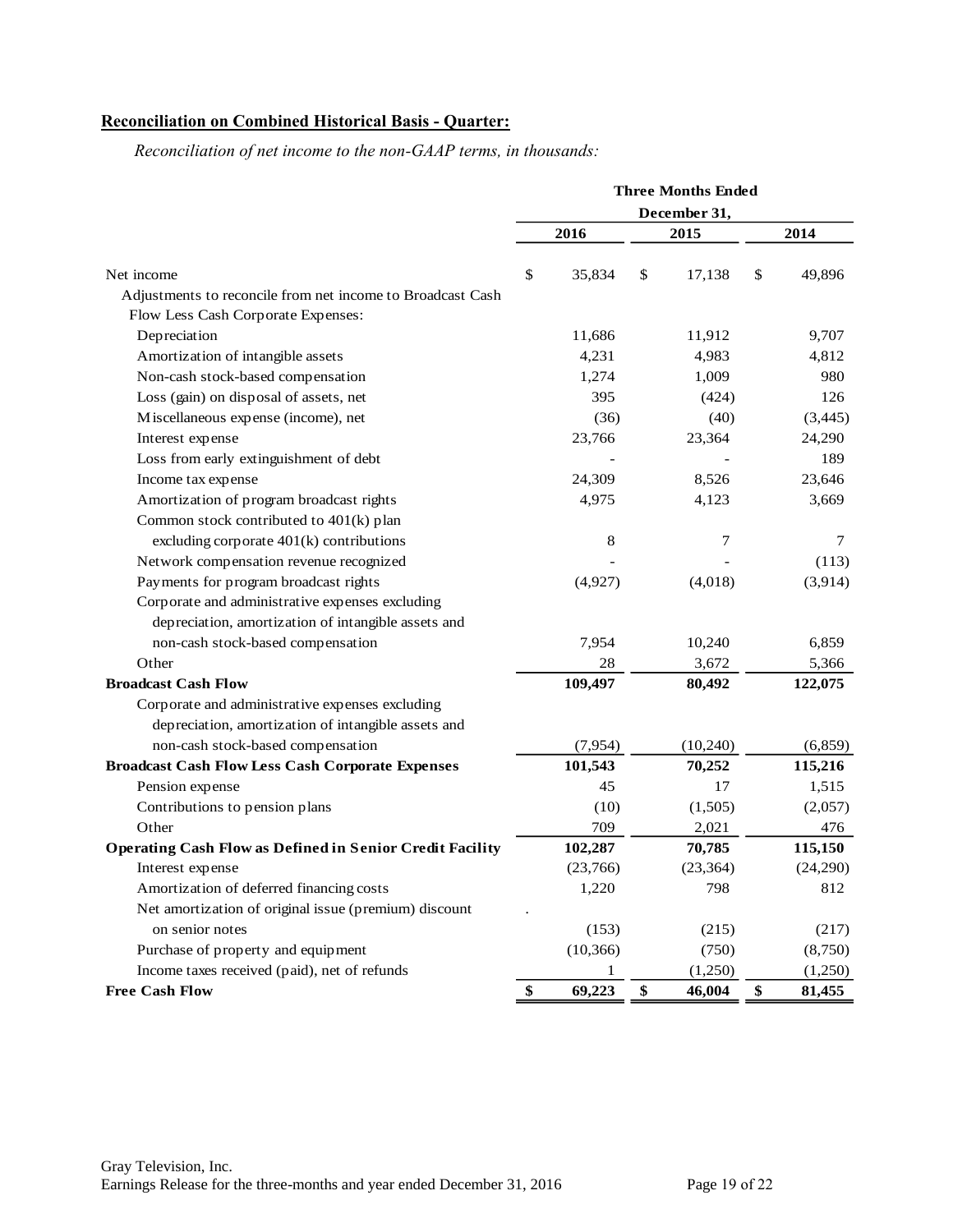# **Reconciliation on Combined Historical Basis – Full Year:**

|                                                                 |              | <b>Year Ended</b> |    |           |    |           |
|-----------------------------------------------------------------|--------------|-------------------|----|-----------|----|-----------|
|                                                                 | December 31, |                   |    |           |    |           |
|                                                                 |              | 2016              |    | 2015      |    | 2014      |
| Net income                                                      | \$           | 60,659            | \$ | 51,903    | \$ | 100,628   |
| Adjustments to reconcile from net income to Broadcast Cash      |              |                   |    |           |    |           |
| Flow Less Cash Corporate Expenses:                              |              |                   |    |           |    |           |
| Depreciation                                                    |              | 46,668            |    | 46,531    |    | 43,503    |
| Amortization of intangible assets                               |              | 17,438            |    | 18,827    |    | 15,262    |
| Non-cash stock-based compensation                               |              | 5,101             |    | 4,020     |    | 5,012     |
| Loss on disposal of assets, net                                 |              | 545               |    | 757       |    | 876       |
| Miscellaneous expense (income), net                             |              | (806)             |    | (9)       |    | (279)     |
| Interest expense                                                |              | 99,396            |    | 93,639    |    | 94,331    |
| Loss from early extinguishment of debt                          |              | 31,987            |    |           |    | 5,086     |
| Income tax expense                                              |              | 43,304            |    | 19,980    |    | 32,495    |
| Amortization of program broadcast rights                        |              | 19,001            |    | 14,960    |    | 13,004    |
| Common stock contributed to 401(k) plan                         |              |                   |    |           |    |           |
| excluding corporate 401(k) contributions                        |              | 29                |    | 26        |    | 25        |
| Network compensation revenue recognized                         |              |                   |    |           |    | (456)     |
| Payments for program broadcast rights                           |              | (18, 786)         |    | (14, 576) |    | (15, 153) |
| Corporate and administrative expenses excluding                 |              |                   |    |           |    |           |
| depreciation, amortization of intangible assets and             |              |                   |    |           |    |           |
| non-cash stock-based compensation                               |              | 36,470            |    | 31,223    |    | 25,671    |
| Other                                                           |              | 2,700             |    | 21,412    |    | 21,393    |
| <b>Broadcast Cash Flow</b>                                      |              | 343,706           |    | 288,693   |    | 341,398   |
| Corporate and administrative expenses excluding                 |              |                   |    |           |    |           |
| depreciation, amortization of intangible assets and             |              |                   |    |           |    |           |
| non-cash stock-based compensation                               |              | (36, 470)         |    | (31,223)  |    | (25, 671) |
| <b>Broadcast Cash Flow Less Cash Corporate Expenses</b>         |              | 307,236           |    | 257,470   |    | 315,727   |
| Pension expense                                                 |              | 165               |    | 4,207     |    | 6,126     |
| Contributions to pension plans                                  |              | (3,048)           |    | (5, 421)  |    | (6,770)   |
| Other                                                           |              | 8,442             |    | 6,488     |    | 6,176     |
| <b>Operating Cash Flow as Defined in Senior Credit Facility</b> |              | 312,795           |    | 262,744   |    | 321,259   |
| Interest expense                                                |              | (99, 396)         |    | (93, 639) |    | (94, 331) |
| Amortization of deferred financing costs                        |              | 4,884             |    | 3,194     |    | 2,970     |
| Net amortization of original issue (premium) discount           |              |                   |    |           |    |           |
| on senior notes                                                 |              | (779)             |    | (863)     |    | (863)     |
| Purchase of property and equipment                              |              | (43, 604)         |    | (27,000)  |    | (35,000)  |
| Income taxes paid, net of refunds                               |              | (14,588)          |    | (5,000)   |    | (5,000)   |
| <b>Free Cash Flow</b>                                           | \$           | 159,312           | \$ | 139,436   | \$ | 189,035   |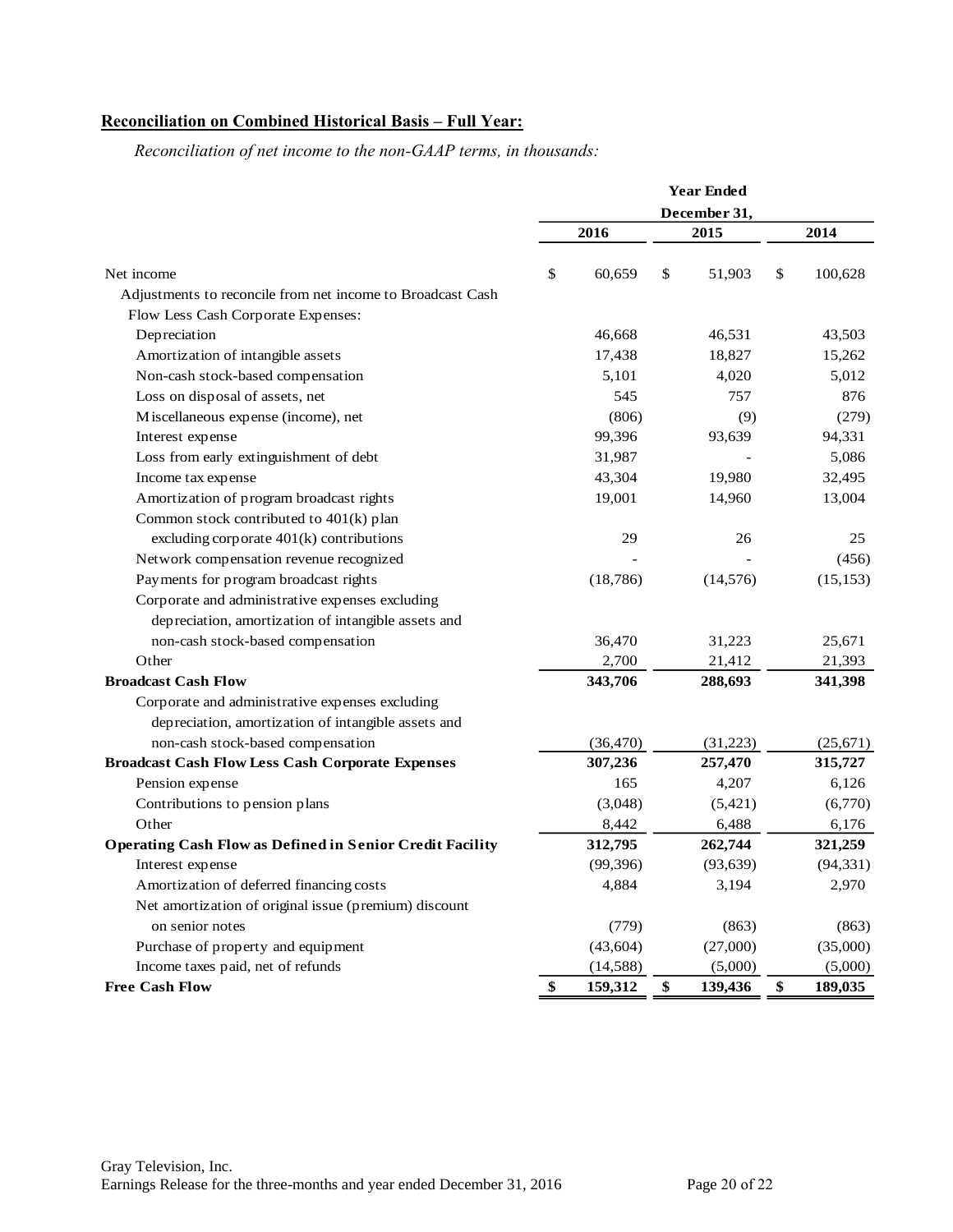# **Reconciliation of Total Leverage Ratio, Net of All Cash:**

*Reconciliation of net income to the non-GAAP term, in thousands except for ratio:*

| <b>Combined Historical Basis Operating Cash Flow</b><br>as defined in the Senior Credit Agreement: |    | <b>Eight Quarters</b><br><b>Ended</b><br>December 31, 2016 |  |  |
|----------------------------------------------------------------------------------------------------|----|------------------------------------------------------------|--|--|
| Net income                                                                                         | \$ | 112,562                                                    |  |  |
| Adjustments to reconcile from net income to Broadcast Cash                                         |    |                                                            |  |  |
| Flow Less Cash Corporate Expenses:                                                                 |    |                                                            |  |  |
| Depreciation                                                                                       |    | 93,199                                                     |  |  |
| Amortization of intangible assets                                                                  |    | 36,265                                                     |  |  |
| Non-cash stock-based compensation                                                                  |    | 9,121                                                      |  |  |
| Loss on disposal of assets, net                                                                    |    | 1,302                                                      |  |  |
| Miscellaneous income, net                                                                          |    | (815)                                                      |  |  |
| Interest expense                                                                                   |    | 193,035                                                    |  |  |
| Loss from early extinguishment of debt                                                             |    | 31,987                                                     |  |  |
| Income tax expense                                                                                 |    | 63,284                                                     |  |  |
| Amortization of program broadcast rights                                                           |    | 33,961                                                     |  |  |
| Common stock contributed to $401(k)$ plan                                                          |    |                                                            |  |  |
| excluding corporate $401(k)$ contributions                                                         |    | 55                                                         |  |  |
| Payments for program broadcast rights                                                              |    | (33,362)                                                   |  |  |
| Corporate and administrative expenses before depreciation, amortization                            |    |                                                            |  |  |
| of intangible assets and non-cash stock-based compensation                                         |    | 67,693                                                     |  |  |
| Other                                                                                              |    | 24,112                                                     |  |  |
| <b>Broadcast Cash Flow</b>                                                                         |    | 632,399                                                    |  |  |
| Corporate and administrative expenses before depreciation, amortization                            |    |                                                            |  |  |
| depreciation, amortization of intangible assets and                                                |    |                                                            |  |  |
| non-cash stock-based compensation                                                                  |    | (67, 693)                                                  |  |  |
| <b>Broadcast Cash Flow Less Cash Corporate Expenses</b>                                            |    | 564,706                                                    |  |  |
| Pension expense                                                                                    |    | 4,372                                                      |  |  |
| Contributions to pension plans                                                                     |    | (8,469)                                                    |  |  |
| Other                                                                                              |    | 14,930                                                     |  |  |
| <b>Operating Cash Flow as defined in Senior Credit Agreement</b>                                   | \$ | 575,539                                                    |  |  |
| <b>Operating Cash Flow as defined in Senior Credit</b>                                             |    |                                                            |  |  |
| Agreement, divided by two                                                                          | \$ | 287,770                                                    |  |  |
|                                                                                                    |    | December 31, 2016                                          |  |  |
| <b>Adjusted Total Indebtedness:</b>                                                                |    |                                                            |  |  |
| Long term debt                                                                                     | \$ | 1,756,747                                                  |  |  |
| Capital leases and other debt                                                                      |    | 680                                                        |  |  |
| Total deferred financing costs, net                                                                |    | 30,488                                                     |  |  |
| Premium on subordinated debt, net                                                                  |    | (5,797)                                                    |  |  |
| Cash                                                                                               |    | (325, 189)                                                 |  |  |
| Adjusted Total Indebtedness, Net of All Cash                                                       | \$ | 1,456,929                                                  |  |  |
| <b>Total Leverage Ratio, Net of All Cash</b>                                                       |    | 5.06                                                       |  |  |